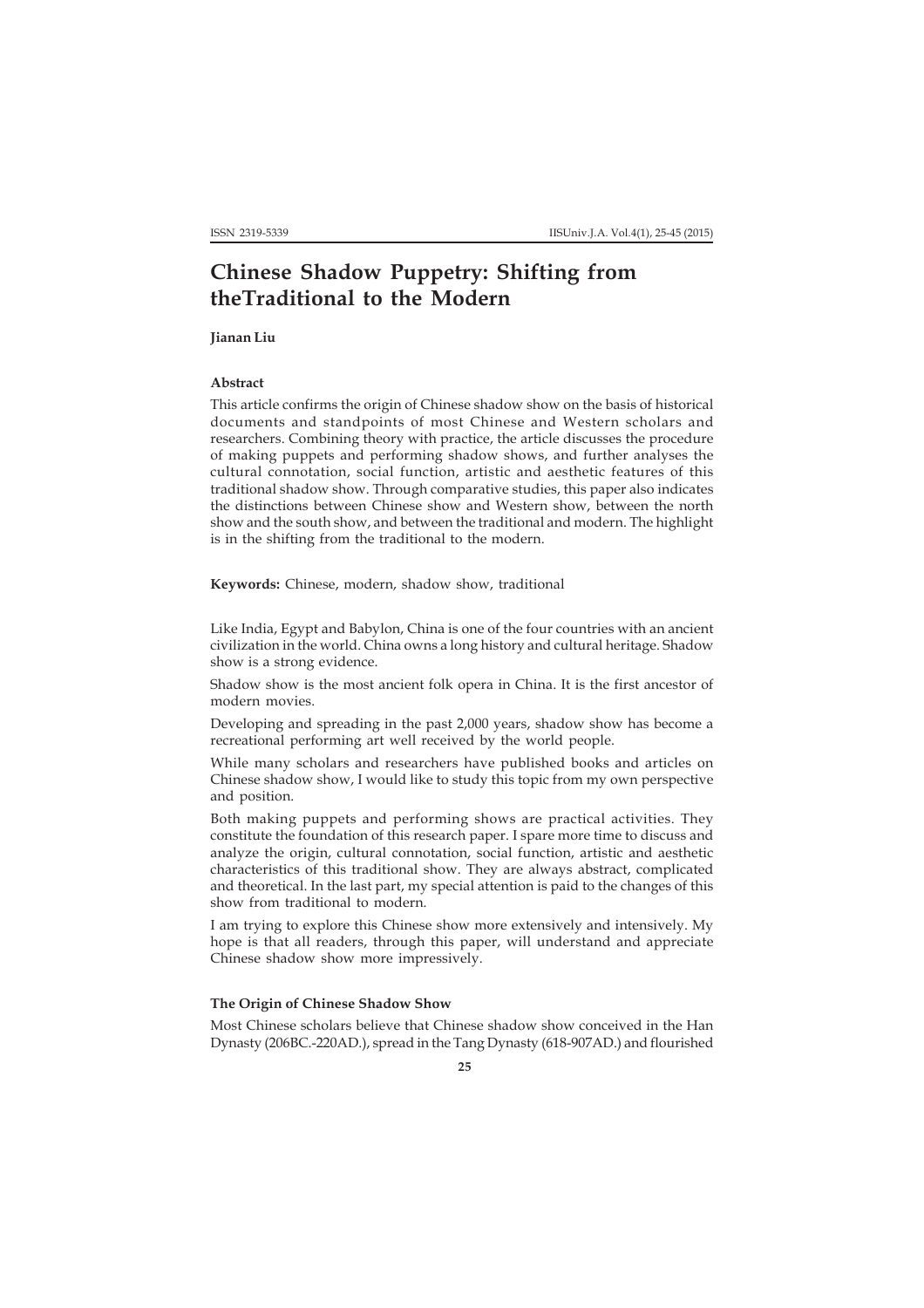in the Song Dynasty £¨960-1179AD.). Their conclusion is that Shaanxi is the birthplace of China's shadow show. All their common understanding originates from China's historical documents.

Sima Qian (145-90BC.), a historian of the West Han Dynasty, wrote in his book, *The Historical Records*,"The next year, Shao Wong ,a man from Qi State ,visited his Majesty. Shao Wong brought some mystic techniques to his Majesty. His Majesty had a concubine Madam Wang. And Wang died. At night , Shao Wong played his mystic techniques to evoke Madam Wang's spirit. His Majesty saw Madam Wang's shadow and the shadow of Kitchen God through his bed curtain." (Sima 322.)

Ban Gu (32-92AD.), a historian of the East Han Dynasty, wrote in his book *Annals Of Han*, "Madam Li died young. His Majesty missed her very much .Shao Wong, a sorcerer from Qi State said that he could evoke Madam Li`s spirit. One evening, he lit up lamps and candles, laid wine and food, and set up a bed curtain. His Majesty stayed in another bed curtain and saw at distance a beautiful woman resembling Madam Li in appearance. His Majesty tried to see her more clearly but he failed. His Majesty felt more sad."(Ban 1764.)

Gao Cheng, a historian from the North Song Dynasty, wrote in his book *Origin Of Incidents and Articles*, "It is said for generations that shadow show originated from the death of Madam Li in the Han Dynasty. Shao Wong of Qi State set up a bed curtain & lit up lamps and candles. His Majesty stayed in another bed curtain and through the curtain saw Madam Li`s image.Since then, shadow show conceived. "(Gao 256.)

Gu Jiegang (1893-1980AD.), a modern Chinese historian, wrote in his article *The Brief History & Present Situation Of CHINESE Shadow Show*, "It is no doubt that shadow show is deprived from China & Shaanxi is the birthplace of Chinese shadow show.".(Gu 119.)

Shaanxi is a province in the northwest area of China. It is the cradle of ancient Chinese civilization. The archaeologists discovered that 6,700 years ago, the ancestors of Chinese people lived in this place. Xi'an, capital city of Shaanxi, served as capital of thirteen Dynasties in ancient China.

The above historical documents fully prove that Chinese shadow show was conceived in the Han Dynasty. The capital city of the Han Dynasty was Chang'an. And Chang'an is today's Xi'an. So it is easy to understand that Shaanxi is the birthplace of China's shadow show.

Apart from Chinese scholars, many Western scholars also approve of the idea that Chinese shadow show originated from China's native land. F.Von Luschan, Berthold Laufer and Benjamin March are their representatives. F.Von Luschan says, "We must suppose that all the different forms have a common source, which is probably to be found in China."(trans. and qtd. in Wimsatt) Berthold Laufer asserts, "The shadow-play is, without a doubt, indigenous to China."(Laufer 36.) Benjamin March claims, "That the art is of Chinese invention appears to be undisputed."(March 13.)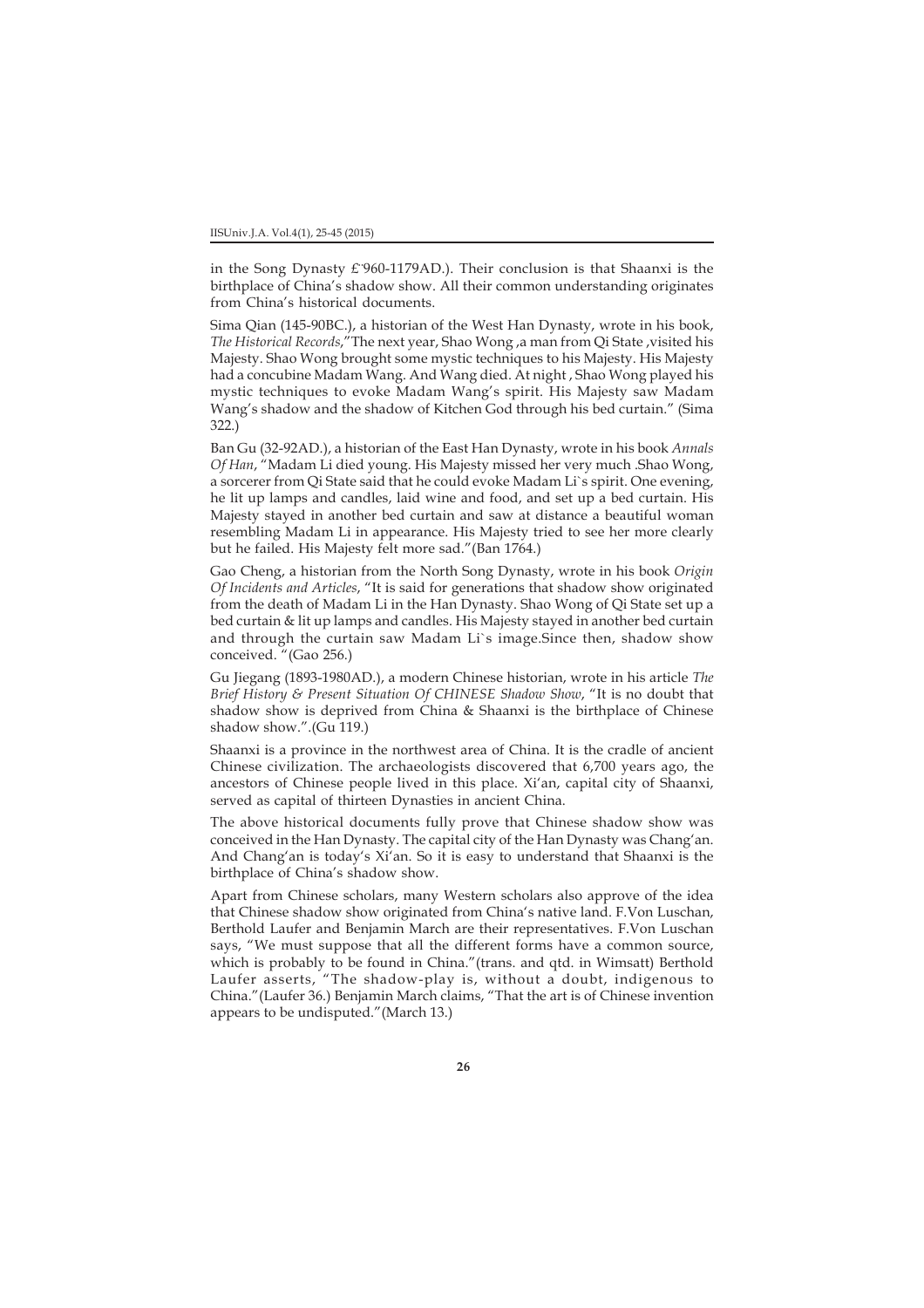Liu 2015

However, a small number of scholars advocate that Chinese shadow show may have stemmed from foreign countries. Richard Pischel, Tom Cooper & Fan Pen Chen are their representatives. Fan Pen Chen wrote, "This study suggests that the shadow theater may have originated in either Central Asia or India."(Chen 25-64.) At the 1999 Association for Asian Studies Annual Meeting, Tom Cooper presented a paper proposing that missionary Buddhist Priests took the shadows from India to both Indonesia and China.

Up to today, these scholars have no historical documents or archaeological discoveries to verify their hypothesis.

While we are searching for the origin of Chinese shadow show, we should not forget to search for the social and historical background on which Chinese shadow show was conceived.

Historical data proved that the spreading of Buddhism and Sorcery was the direct cause for Chinese shadow show to conceive.

Sorcery was a primitive religion in ancient China. Sorcery believed in ghosts and gods. Sorcerers carried out religious activities by making use of mystic techniques. Buddhism spread to China from India in the Han Dynasty. Buddhists propagated Buddhist doctrine & scripture by making use of speaking, singing and drawing pictures.

All the above religious activities of sorcery and Buddhism speeded up the birth of Chinese shadow show.

#### **Processing Shadow Puppets**

Chinese shadow show is a perfect combination of shaping art and performing art. The theme and artistic effect of the shadow show is realized through light, screen, aria, music and the shadow puppets operated by the two hands of the actor. So processing shadow puppets is the precondition for performing shadow show. In China, there exist unique technology and mature skills of processing shadow puppets.

I was lucky enough to get acquainted with Mr.Wang Tianwen. Wang is one of the great masters of shadow puppet carving & authenticating in China named by the Ministry Of Culture of the People's Republic Of China. Wang was born in Huaxian County in 1949.Huaxian is a "Town Of Shadow Puppetry" named by Shaanxi Provincial Government. Master Wang started to learn puppet carving when he was 12 years- old. So he has 50 years' rich experiences in puppet carving and he is the most prominent carving artist in China.

One sunny day in 2010 summer, I made an appointment with Master Wang and saw him in his workshop. I told him that I was preparing a research paper on Chinese shadow show and asked him to tell me the detailed procedure of making puppets. He put aside his work on hand and spent 2 hours time telling me how to process a puppet step by step. I have summed up his talks as follows: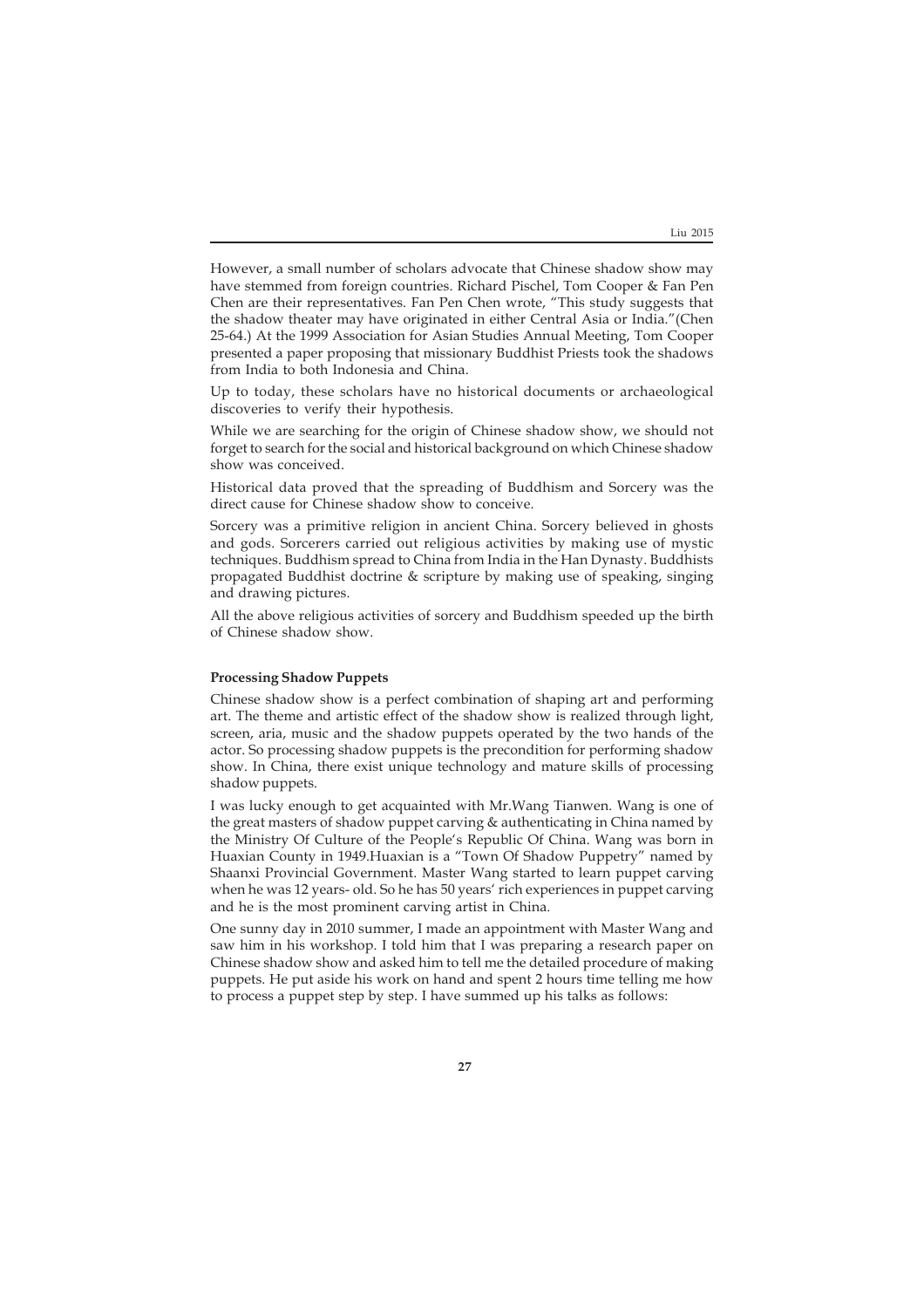#### **i. Choosing Hide**

The first working procedure is choosing hide. The cowhide of the yellow cow peculiar to Shaanxi Province is chosen as the material for processing shadow puppets. The best choice is the hide of 1-3 year-old cows for its high pliability, transparency, and utilization ratio.

# **ii. Pre-treating Hide**

The carving artists put the chosen hide in a clean water tank and add some plant ash, lime & etc. in the water to cause fermentation. This procedure is called "soaking hide". Summer and Autumn are the best seasons for soaking hide. And the water should be replaced every day.

After soaking, the carvers scrape the hair and remained meat off the right and wrong sides inch by inch with a special cutting tool. This procedure is called "scraping hide."

After scraping, the carvers strain the hide with a wooden frame and rapes, and then put it in a shady and cool place for air-drying. This procedure is called "straining and cooling". The length of time for straining and cooling depends on the temperature. It takes two days` time for straining and cooling in summer and 3-4 days in Spring and Autumn. Drying the hide in the sun or warm it over a fire is prohibited to prevent cracking.

After straining and cooling, the carvers polish the hide with fine sand paper, wash it clean with water, and then put it in a shady and cool place for airdrying. This procedure is called "polishing".

# **iii. Tracing Patterns**

After polishing, the carvers cut the hide into pieces as required and wrap it in a piece of damp cloth and press it with a wooden scraper so as to smooth the surface of the hide and reduce the shrinkage. Then the patterns designed in advance including facial make- up, body, four limbs, dressing and etc. are put under the transparent hide to be carved. The cavers trace the outline of the patterns with a steel needle on the hide. This procedure is called "tracing patterns".

# **iv. Carving and Hollowing**

After tracing the patterns, the carvers wrap the hide again in a piece of damp cloth so as to soften it. The softened hide is put on a hardwood board for carving. There are 20-30 cutting tools used by the carvers. The basic technical skill is "pushing hide to knife". To be exact, while carving, the carver moves the hide with his hand around the cutting knife which is fixed.

Facial carving is divided into two kinds: carving positively and carving in intaglio. While carving positively, the carvers hollow out the entire face of the shadow puppet and reserve the contour line of the image. This carving technique is always applied to display the roles of Sheng (male characters) and Dan (female characters). While carving in intaglio, the carvers reserve the entire face of the shadow puppet and hollow out the outline of the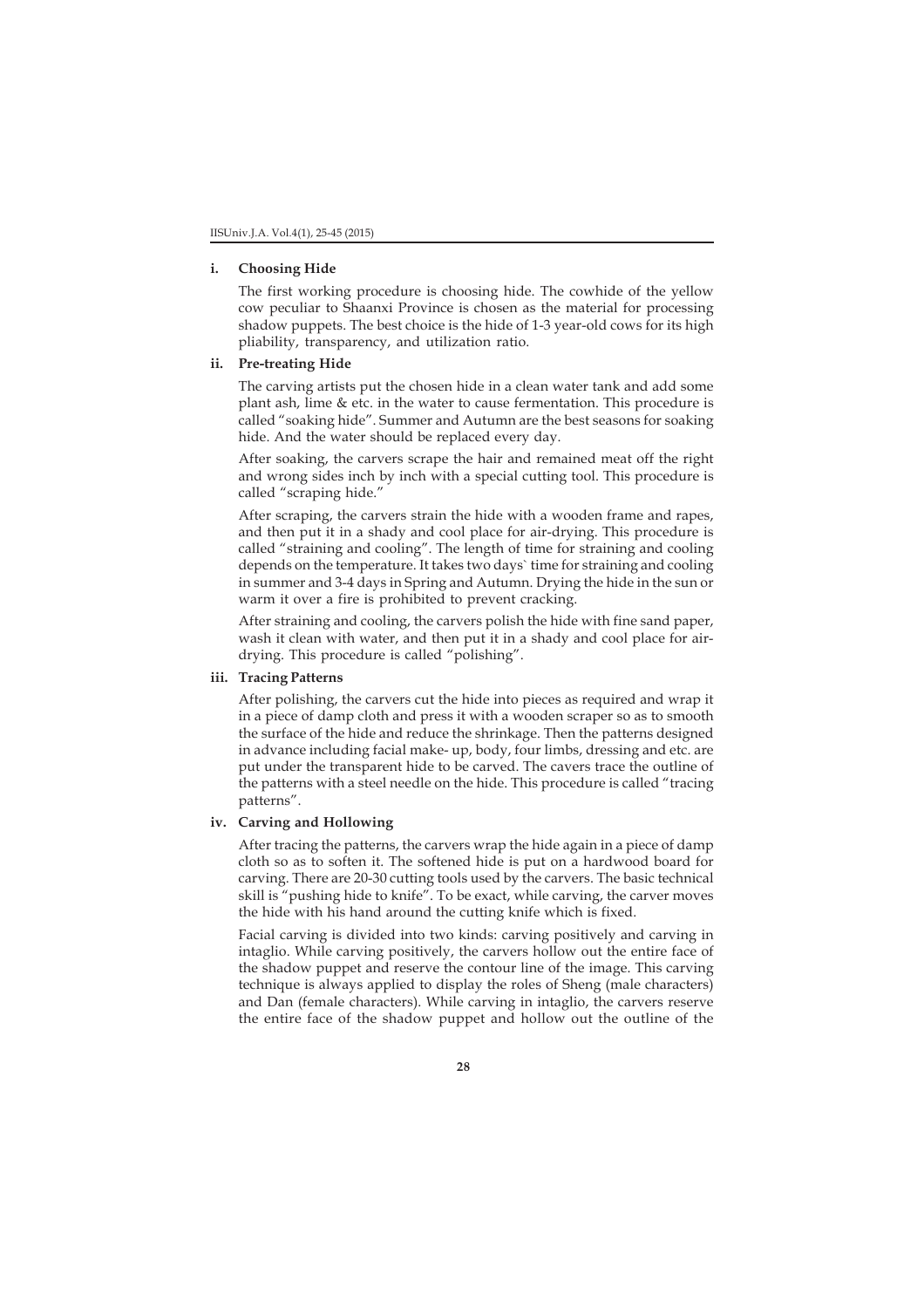image.. This carving technique is always applied to the roles of Jing (paintedface characters) and Chou (clowns).

The carving technology of Chinese shadow puppets has been accumulated and inherited by Chinese cavers through practice from generation to generation.

# **v. Painting**

Painting is a working procedure following carving and hollowing. There are mainly five colors for painting Chinese shadow puppets: red, green, yellow, black and white. All of them are natural pigments. Five pigments should be prepared before painting.

The method of preparation is as follows:

Pour each pigment in a tank with some hide-glue aqueous solution. Heat the tank with an alcohol burner. Painting is then carried out using hot pigment and the painting tools are writing brushes.

The experienced carvers are good at mixing colors in proper proportion and mastering the depth and lightness of colors. The shadow puppets they paint are more bright and colorful.

## **vi. Dehydrating and Ironing**

Dehydrating and ironing is a procedure after painting. Dehydration has two functions. First, pigments permeate the hide in high temperature with a result that the colors of the shadow puppets look more fresh & bright and will never fade. Second, the remaining moisture in the hide will evaporate in high temperature with a result that the shadow puppets will never change shape.

The traditional practice of dehydrating and ironing by Chinese carvers is as follows.

Lay all the parts of a shadow puppet between two wooden boards. And put the wooden boards on a heating Kang (a traditional bed in north China's rural area ). Cover the wooden boards with a mat. The favorable temperature for dehydrating and ironing is 70!. Higher or lower temperature is harmful to shadow puppets.

## **vii. Assembling**

Assembling is the final working procedure for processing shadow puppets. A Chinese shadow puppet is made up of 13 parts:

1 head, 1 chest, 1 stomach, 2 thighs, 2 shanks, 2 upper arms, 2 lower arms and 2 hands. The carvers join 13 parts one by one with cotton thread to form a complete body. While assembling, the carvers find out the barycentre of the shadow puppet to maintain body's balance and display perfect body type and flexibility in performance.

As required by performance, the carvers install three bamboo sticks on each shadow puppet. One stick is joined to the neck, the other two are joined to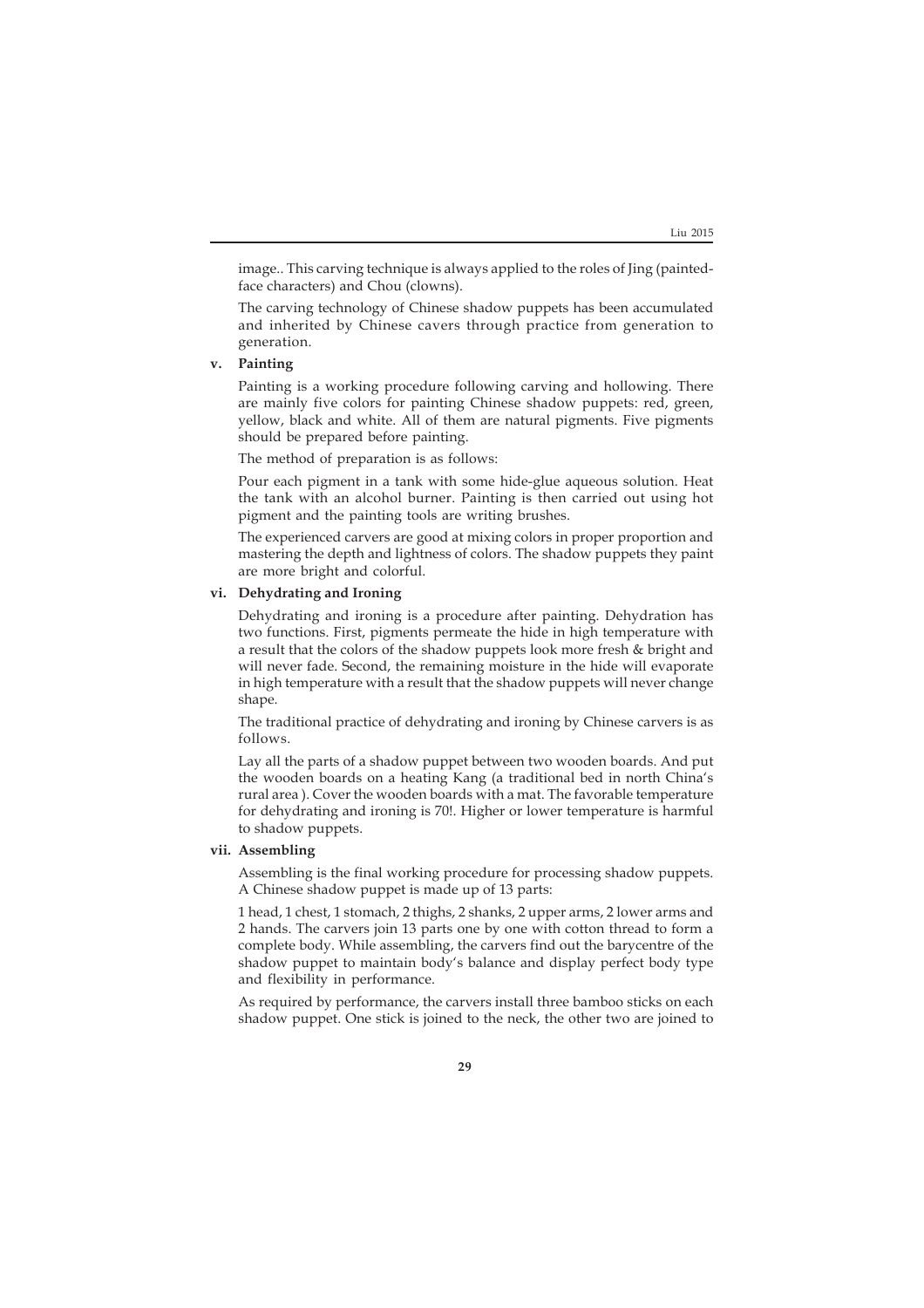the two hands respectively. While performing, the actor operates the shadow puppet through three sticks.

## **Performing**

The basic principle of performing shadow show is as follows.

Shadow puppets and other stage props, operated by an actor and supported by lamplight, produce movable images on a white curtain so as to display the plot of the shadow show. So, there are at least six factors for performing Shadow Show including:

- **i**. props: shadow puppets and other stage props
- **ii**. the skills of operating shadow puppets
- **iii**. singing: script and aria
- **iv**. lamplight
- **v**. stage
- **vi**. musical instruments

Script is the foundation of Chinese shadow show. All the scripts of traditional Chinese shadow show were written by literary men of the past dynasties .For example, the most famous writer in Shaanxi Province was Mr. Li Fanggui (1748- 1810AD.) of the Qing Dynasty. Li was born in Weinan County, Shaanxi Province. He wrote dozens of shadow show scripts in his whole life. "*Firing Horse*", "*Zi Xia Palace*"& "*White Jade Headdress*" are three masterpieces.

The themes of Chinese shadow show mainly cover historical story , romantic story ,religious story and the story of ghosts and gods.

The performing institutions of Chinese shadow show are private theatrical troupes .In Shaanxi, for instance, there are at least five actors in each theatrical troupe. One is singer, the other is operator, and the rest three are musicians. An experienced singing actor is able to act various roles of Sheng (male), Dan(female), Jing (painted face) and Chou (clown). An experienced operating actor is able to operate 4-6 shadow puppets at the same time with his two hands.

Stage is the performing place for Chinese shadow show. There are two kinds of stages in general: permanent and makeshift. There is a permanent stage in many villages of China's rural area. A makeshift stage is put up temporarily and demolished when the performance ends. The stage of shadow show is popularly 1 metre high, 3.5 metres wide and 3 metres deep.

There are different arias and musical instruments in different places .Let me take Shaanxi as an example.

The main musical instruments in Shaanxi shadow show are: 9 percussion instruments, 3 stringed instruments and 4 wind instruments. Each musician is good at playing various musical instruments perfectly. The arias of Shaanxi shadow show mainly involve "Wanwan tune" and "Xianban tune". Wanwan is a small handless cup made of copper. It is a leading percussion instrument.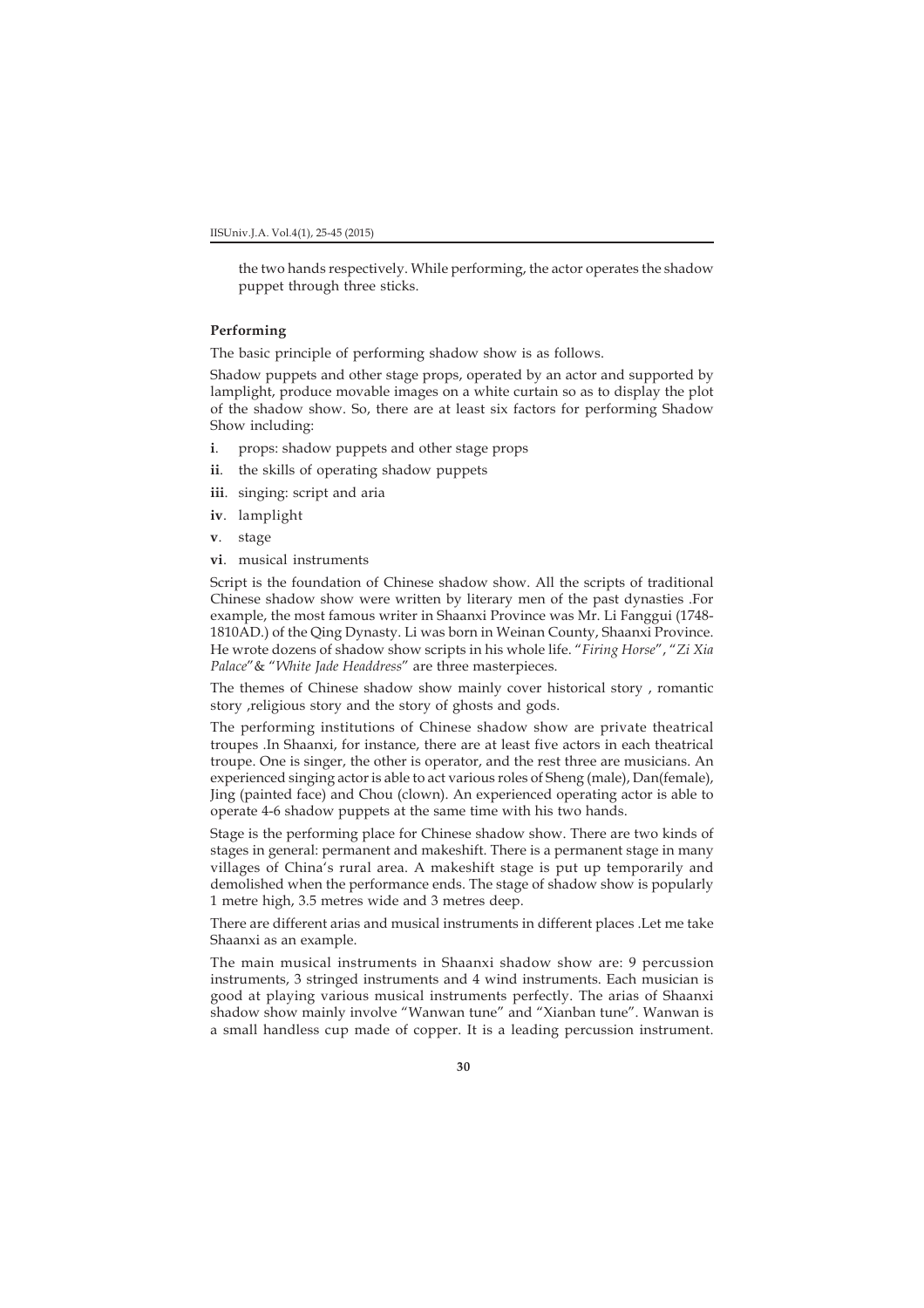Xian(chord) is a leading stringed instrument and ban(plate) is also is leading percussion instrument. The two arias are characterized by locality, forming two different schools of shadow show in Shaanxi Province. Wanwan tune is distributed over the east area of Shaanxi and Xianban tune is distributed over the west area of Shaanxi.

The main roles in Chinese shadow show are separated into four kinds: Sheng (male character), Dan(female character), Jing(painted face) and Chou(clown).While acting Sheng and Dan, the singing actor should pronounce the words with his real voice, and drag out the words with his false voice. And while acting Jing and Chou, the singing actor should pronounce and drag out the words with his real voice.

Influenced by religions and folkways, traditional Chinese shadow show follows a regular performing order.

- **i.** offer libation before performing
- **ii**. perform complete series
- **iii**. perform highlights

While offering libation, the head and all the actors of a theatrical troupe arrange wine and food in front of the stage, light three joss sticks, kowtow to the gods and scatter the wine around the stage. At last, they let out firecrackers before performing.

The performance of Chinese shadow show is made up of two parts: acting and singing. Acting refers to that the operating actor, according to the plots, operates the shadow puppets to demonstrate various movements. And singing refers to that the singing actor, accompanied at the musical instruments by three musicians, sings the words according to the melody of the arias.

The other three musicians closely follow the singing and operating actors by playing the instruments accordingly.

In the course of performing, all the actors work in coordination to achieve a satisfactory effect.

A Chinese Ballad goes, "Speaking behind a paper screen, expressing his emotion by shadow, one actor can tell thousand years story .Two hands can operate millions of soldiers." This ballad, spreading far and wide in China, is a vivid explanation and concise generalization of performing shadow show.

# **Schools and Styles of Chinese Shadow Show**

It is said that "China is like a giant tree .Beijing is the crown, and Xi`an is the root."

There exist various schools and different styles of shadow show in China. All these schools and styles took the shape gradually in the course of its dissemination .The root of Chinese shadow show was stricken in Shaanxi, but its seeds were sown all over the country. In the past one thousand and more years, shadow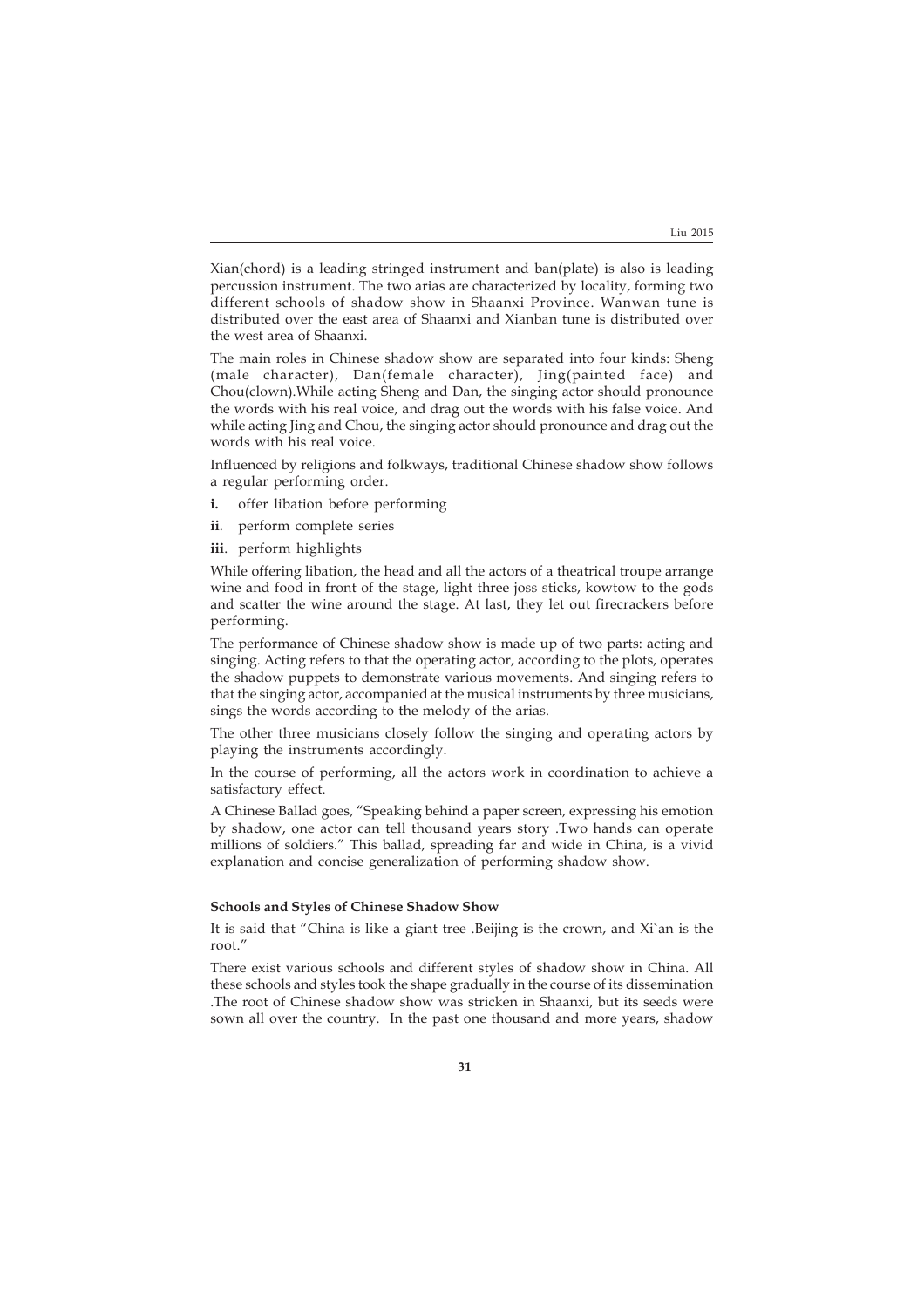show widely spread from Shaanxi to all corners of the country .This dissemination mainly took place in the Song Dynasty.

Along Yellow River ,shadow show spread westwards to Gansu and Qinghai provinces£¬southwestwards to Sichuan and Yunnan provinces£¬eastwards to Henan province .And from Henan ,this show further spread northwards to Hebei and Shanxi provinces ,southwards to Zhejiang ,Fujian ,Hubei, Hunan, Guangdong and Yunnan provinces including Taiwan.

Various schools & styles of shadow show evolved in the course of dissemination.

There are mainly two schools of shadow show in China :the north show & the south show .The north show covers all the areas of Yellow River basin including Shaanxi, Hebei, Gansu , Shanxi ,Henan ,Shandong & Liaoning provinces .And the south show covers all the areas of Yangtze River basin including Sichuan, Zhejiang, Guangdong, Fujian, Hunan, Hubei provinces, and Taiwan.

When we further review and compare the artistic styles of the two schools of Chinese shadow show, we can easily find the following two similarities between them:

**i**. Both of them are mixed closely with local opera in script, aria, music, performing movements etc.

**ii**. Both of them are mixed closely with local folkway custom.

Besides the similarities, there are also some differences between them as under:

- **i.** The north show emphasizes carving and the south show emphasizes coloring.
- **ii.** The movements of the north show are straightforward and the south show, exquisite.
- **iii**. The north show put speaking and singing first and the south show put performing first.
- **iv**. The operating actor of the north show holds the sticks slantingly and the operating actor of the south show holds the sticks horizontally.

Both shows are important components of Chinese shadow show.

Their performing styles further enrich the art of shows in China.

Of all the schools, Huaxian(Shaanxi) ,Tangshan(Hebei) and Lufeng(Guangdong) shows are most famous in China.

Chinese shadow show originated from Shaanxi province and Shaanxi show was born in Huaxian. So Huaxian is the source of Chinese shadow show. Huaxian is a small county in the east area of Shaanxi. There are mainly two schools of shadow show in Shaanxi: the east area show and west area show. Huaxian show belongs to the east area show.

Huaxian shadow puppets are made from yellow cowhide .A puppet is composed of 11 parts .The height of the shadow puppet is 33 cm in general. There are at least 5 actors in each Huaxian troupe. Among them, one is responsible for speaking and singing .The other is for operating the puppets. The rest three are musicians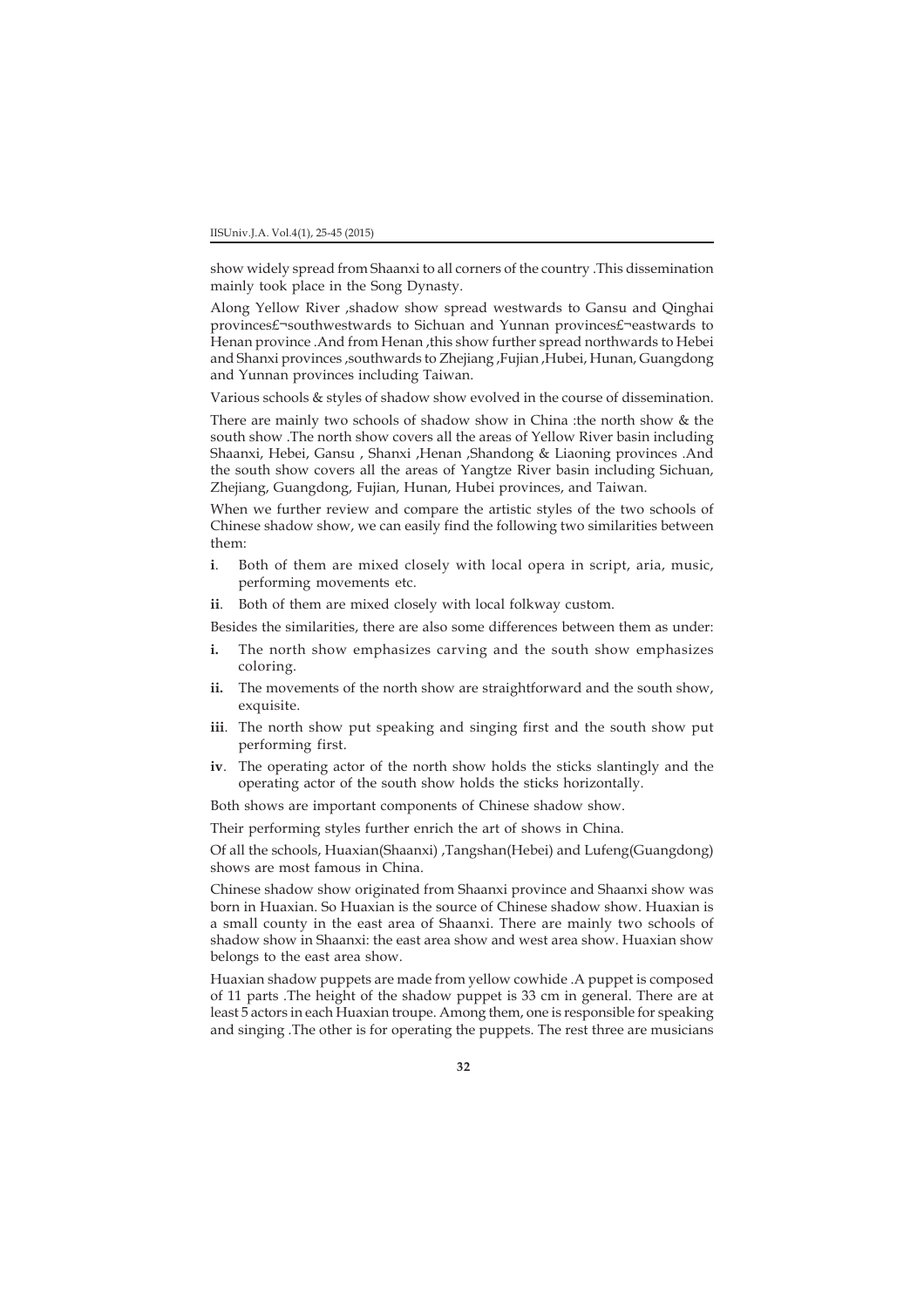Liu 2015

.An experienced singing actor is capable to act the four roles of characters of Sheng(male), Dan(female), Jing(painted face)and Chou(clown). An experienced operating actor is capable to manipulate 5 or six puppets with his two hands simultaneously. The aria of Huaxian shadow show is called "Wanwan tune". Wanwan, as discussed in the above chapter, is a small and handless cup made of copper .The diameter of this cup is about 4.5cm.Wanwan is the most important percussion instrument in Huaxian show performance .Wanwan tune is characterized by sweetness and mushiness .There are about 250 extant manuscripts of Huaxian show. The masterpieces are "*Firing Horse*", "White Jade Headdress", "Zixia Palace"etc. Up to 2006, there existed 13 troupes, 67 actors and 800 and more puppet carving artists in Huaxian County. Huaxian shadow show is wellknown for its long history, exquisite puppet carving and mushy aria.

History proves that Tangshan shadow show formed in Leting County of Luanzhou district, Hebei province during the reign of Emperor Wanli, the Ming Dynasty (1573-1620).So, Tangshan show is also called Luanzhou shadow or Leting shadow. Tangshan shadow puppets are made from donkeyskin. The height of the puppet is 23 cm in general. Like Huaxian puppets, a Tangshan puppet is made up of 11 components. There are at least 9 actors in each Tangshan troupe. Among them, four are singers. Two actors operate the puppets .And the rest three are musicians .The aria of Tangshan show is called "Shadow Tune". Shadow Tune makes a feature of simplicity and flexibility. Moreover, Tangshan show is famous for its "singing technique of pinching throat". When the actor is singing, he pinches his throat with his two fingers( a thumb and a forefinger) to make his voice more minute and more melodious .There are more than 500 extant manuscripts of Tangshan show .The most prominent are "*White Snake*", "*Second Plum*","*Hua Mulan*", "*Generals of Yang Family*" etc. Tangshan shadow show has a far-reaching influence in Beijing, Hebei , Liaoning and Inner Mongolia.

Lufeng shadow show belongs to the south show .It is the representative of Guangdong show, Fujian show and Taiwan show. Lufeng is a small county in Chaozhou district ,Guangdong province. So Lufeng show is also called Chaozhou show .Lufeng shadow show was brought in from the north area of China in the late period of the Song Dynasty. It is a leading part of the south show. Lufeng shadow puppets are made from paper board & sheepskin .The height of the puppet is about 35.5cm.Each puppet is composed of 12 parts .There are at least 9 actors in each Lufeng troupe. Among them, three are singers. The other three are operators. And the rest three are musicians. The aria of Lufeng show is called"Chao Tune". Chao Tune produced on the basis of South Drama (emerged in Wenzhou area during the early South Song Dynasty),Guangdong dialects & folk songs . Lufeng shadow show is divided into two types: gentle show & acrobatic show. Gentle show is focused on singing & performing.And acrobatic show is focused on acrobatic fighting .Classical gentle show includes "*The Butterfly Lovers*" ,"*Wang Zhaojun*", "*Gold Hairpin*" etc. Classical acrobatic show includes "*Flaming Mountain*", "*Havoc in Heaven*", "*The Romance of Three Kingdoms*" etc.

All the above three shows were placed in the Roster Of China National Nonmaterial Culture Heritage in May 2006.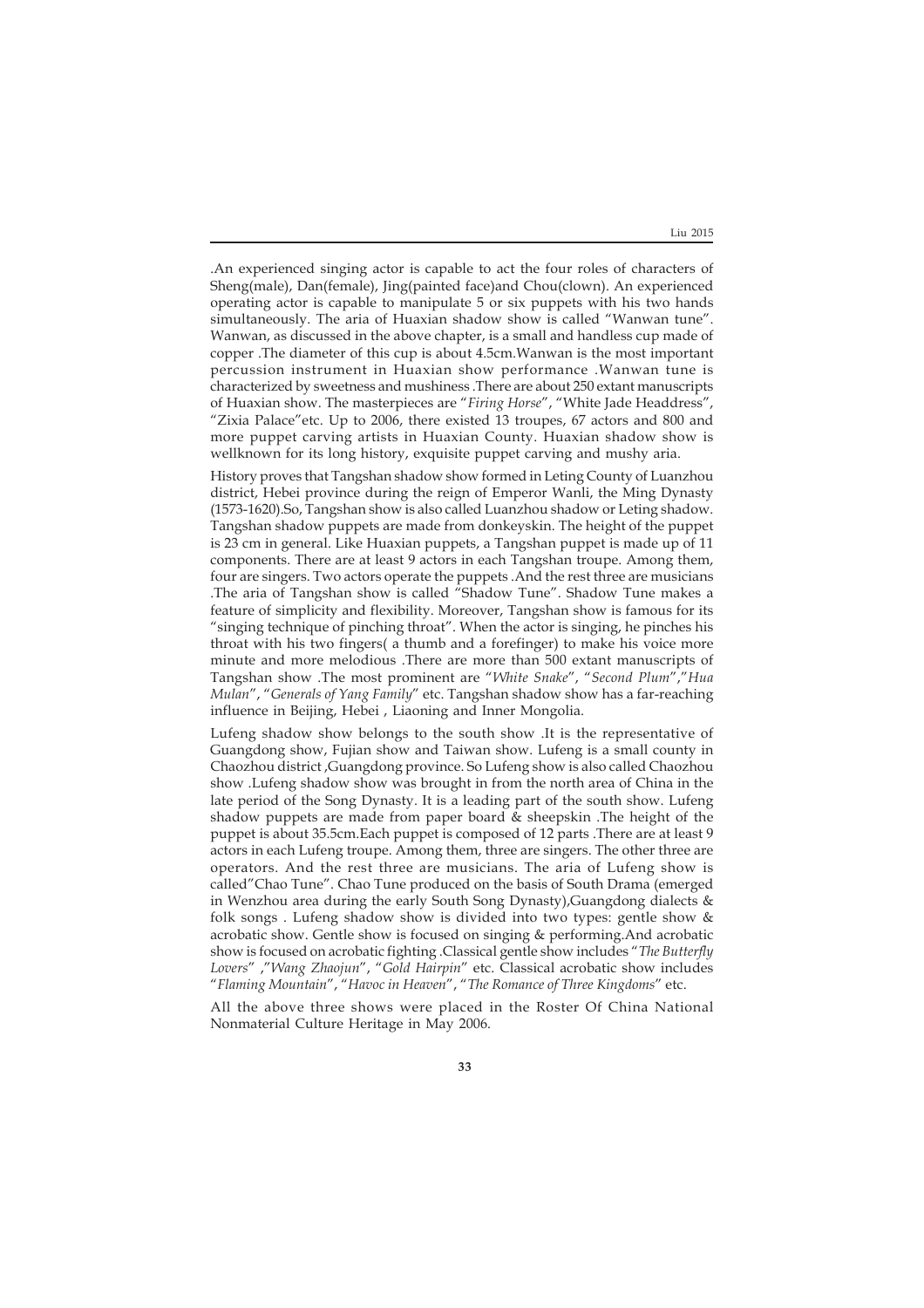#### **Social Functions of Chinese Shadow Show**

Being a dramatic art, Chinese Shadow Show is in a position to meet the multiple requirements of a large audience as mentioned below:

## **i. Entertainment**

The function of entertainment is the basic social function of a dramatic art. It is the lifeline of Chinese shadow show.

In ancient China, vast numbers of farmers lived a poor life. Watching shadow show was their sole recreational practice. The singing experiences and performing skills of the actors brought about pleasure to the audience. The performing pattern of cracking jokes and playing the fool in Chinese shadow show , like the farce in Europe ,was applied to depict the nature of the figures, adjust the stage atmosphere and arouse the feelings of the audience.

#### **ii. Education**

The educational function of Chinese shadow show was divided into three aspects.

To publicize historical knowledge to the audience

There were many historical stories in Chinese shadow show .The audience learnt Chinese history from these themes.

To publicize feudal ethics and morality to the audience

China was a feudal society with a long history .Feudal ethics and morality had a far-reaching influence in China. The sense of loyalty and filial piety, the sense of good and evil , and the sense of hierarchy, etc. were extensively reflected in Chinese shadow show.

To regulate the mental state of the audience

Some plots and words in Chinese shadow show lead the audience to put out pent-up grievances and search for a better life.

# **iii. Aesthetics**

Appreciating beauty refers to the psychological course in which the aesthetical subject experiences, feels, judges and recreates the aesthetical object. To be exact, appreciating and tasting Chinese shadow show is the course in which the audiences appreciate the beauty of art in Chinese shadow show.

Chinese shadow show possesses four unique aesthetic forms: visual beauty, comprehensive beauty, performing beauty and conflicting beauty. Visual beauty is referred to that Chinese shadow show infects spectators with lively and concrete stage images. Comprehensive beauty is referred to that Chinese shadow show summarizes the techniques of expression from multiple arts including literature, performance, carving, music, dance and etc.

Performing beauty is referred to that all the stories and plots in the show are realized through performing conduct of the actors and puppets .Conflicting beauty is referred to that Chinese shadow show depicts life, voices feeling and portrays characters through conflicts.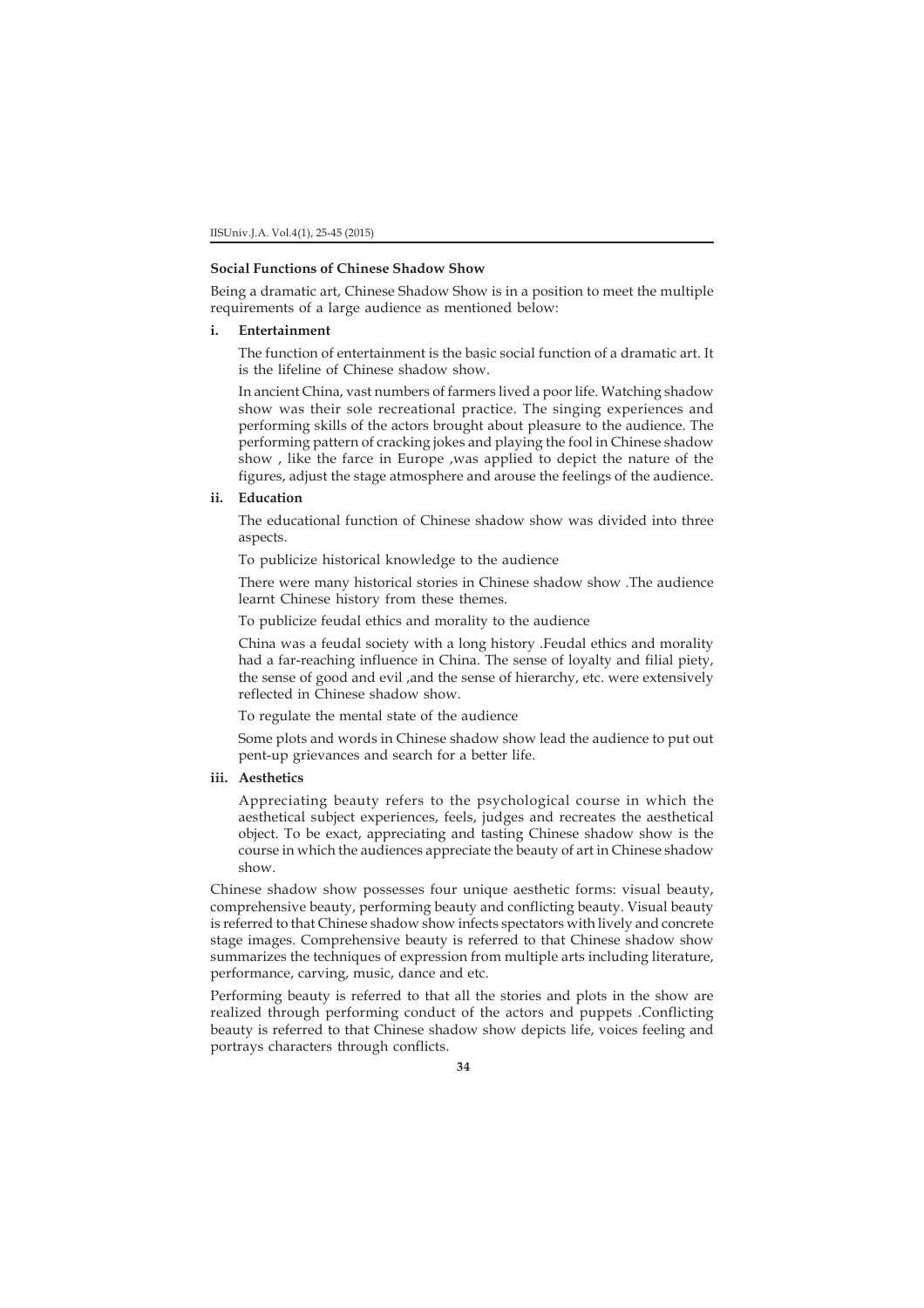Moreover, Chinese shadow show possesses a vast number of audience with strong aesthetic awareness. The above four aesthetic forms and the strong aesthetic awareness of the audience constitute the aesthetical function of Chinese shadow show.

The Features of Art in Chinese Shadow Show

Like other forms of traditional Chinese opera, Chinese Shadow Show possesses the following three basic characteristics of art.

# **i. Chinese Shadow Show is a comprehensive art. It is a perfect combination of shaping art and performing art.**

In Europe, drama, opera and dance are independent to each other. But in China, traditional opera is a harmonious blend of drama, opera and dance. Chinese shadow show covers multiple artistic categories: poetry, music, dance, carving, painting, acting and architecture, etc.

# **ii. Chinese Shadow Show stresses expressing impression.**

The European drama, opera and dance search for the effect of expressing reality. But the traditional Chinese opera searches for expressing impression. This effect of expressing impression is fully displayed in the stage scene, the words and the performing movements of Chinese shadow show. For example, on the stage, there is no staircase while a character is ascending the stairs. There is no door while a character is opening the door. There is no horse while a character is riding a horse. The real intention of expressing impression in performance will be understood by the audience through their plentiful imagination and association.

#### **iii. Stylization prevails in Chinese Shadow Show.**

Stylization is a tradition in traditional Chinese opera. Stylization refers to a relatively fixed model applied to different subjects of the traditional Chinese opera.

Stylization in Chinese Shadow Show is displayed as follows.

**Stylized roles**: There are mainly four roles of characters in Chinese Shadow Show: Sheng(male), Dan(female), Jing(painted face), and Chou(clown).

**Stylized make-up**: The same make-up is applied to the same role.

**Stylized dressing:** The same dressing is applied to the same role.

**Stylized movements:** There exist fixed movements for the roles to express crying, laughing, walking and acrobatic fighting , etc.

**Stylized words**: The words covering 5, 7 or 10 Chinese characters in one sentence are very common .There are also some short and long sentences.

**Stylized aria**: Music and aria are always regular in all schools of shadow show in China.

Stylization is beneficial to the actors so that they are in a position to master promptly the performing skills and the roles they act in the show. A prominent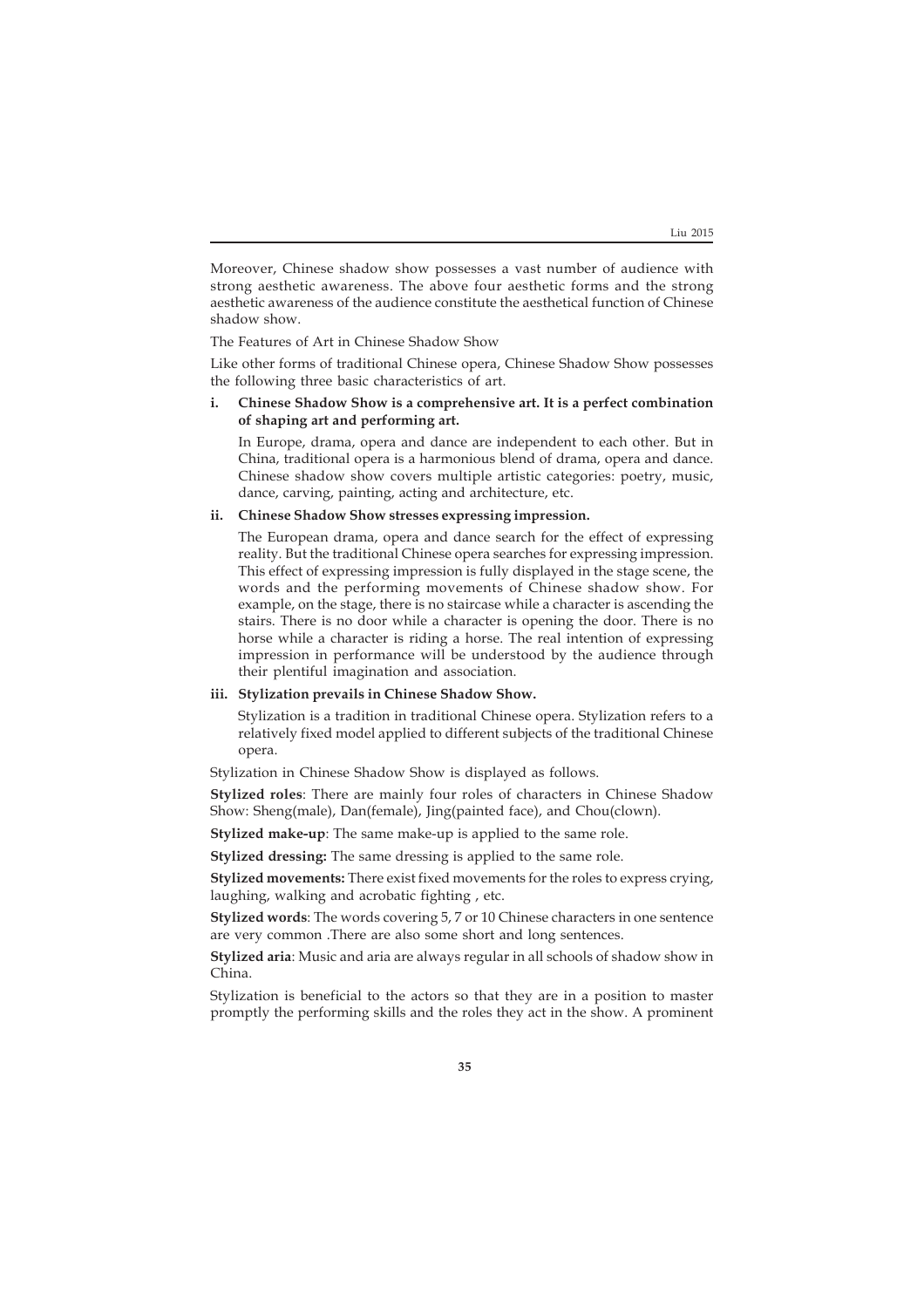actor should integrate perfectly the stylization of traditional opera with the personality of the role he acts.

Apart from the above basic characteristics of art, Chinese Shadow Show also possesses the following three unique characteristics of art:

- **i.** All roles in Chinese shadow show are played by shadow puppets, not real persons.
- **ii**. As compared with the performances of real persons, there is no time limit and space limit for the shadow show .So more plots are displayed in the shadow show than in the performances of real persons and the story of ghosts and gods is preferable.
- iii. Performing stunts are very popular in Chinese shadow show. Spitting fire and spitting smoke from mouth are two good examples.

All the above characteristics of art in Chinese shadow show reveal the talent and wisdom of Chinese artists and enhance the appeal of Chinese shadow show.

#### **Cultural Connotation in Chinese Shadow Show**

With a long history and wide influence, Chinese Shadow Show is rich in cultural connotation in terms of the following :

**i. Religious Culture**

In the past 2000 years, various religious influences were very active in China. Of all these religions, sorcery, Buddhism and Taoism were most popular. There were countless ties between religions and Chinese shadow show. These close ties are demonstrated as follows.

Sorcery and Buddhism were the direct reasons for conceiving Chinese shadow show. Sorcery was the primitive religion in ancient China. And Buddhism was introduced to China from India in the Han Dynasty. Both religions spread their religious ideas by making use of the performing patterns of Chinese shadow show. Moreover, there were many religious stories, religious figures and religious conceptions in Chinese shadow show. "The Story of the White Snake" was a good example. The close ties between religions and Chinese shadow show were also seen through the stage props. In some subjects of Chinese shadow show, the sculptures of the ghosts, gods and Buddha served as props on the stage. In fact, Chinese shadow show acted as a mass media for religions in the Chinese history.

# **ii. Folk Customs**

Folk custom is referred to the habits of a nation, a social group or a locality. It was a complicated cultural appearance. The folkway practice was the basis for the survival and development of Chinese shadow show, and in turn, Chinese shadow show was a reflex of folk custom. So the art of shadow show is also called "folkway art".

The close ties between Chinese shadow show and folk custom were demonstrated in following three aspects.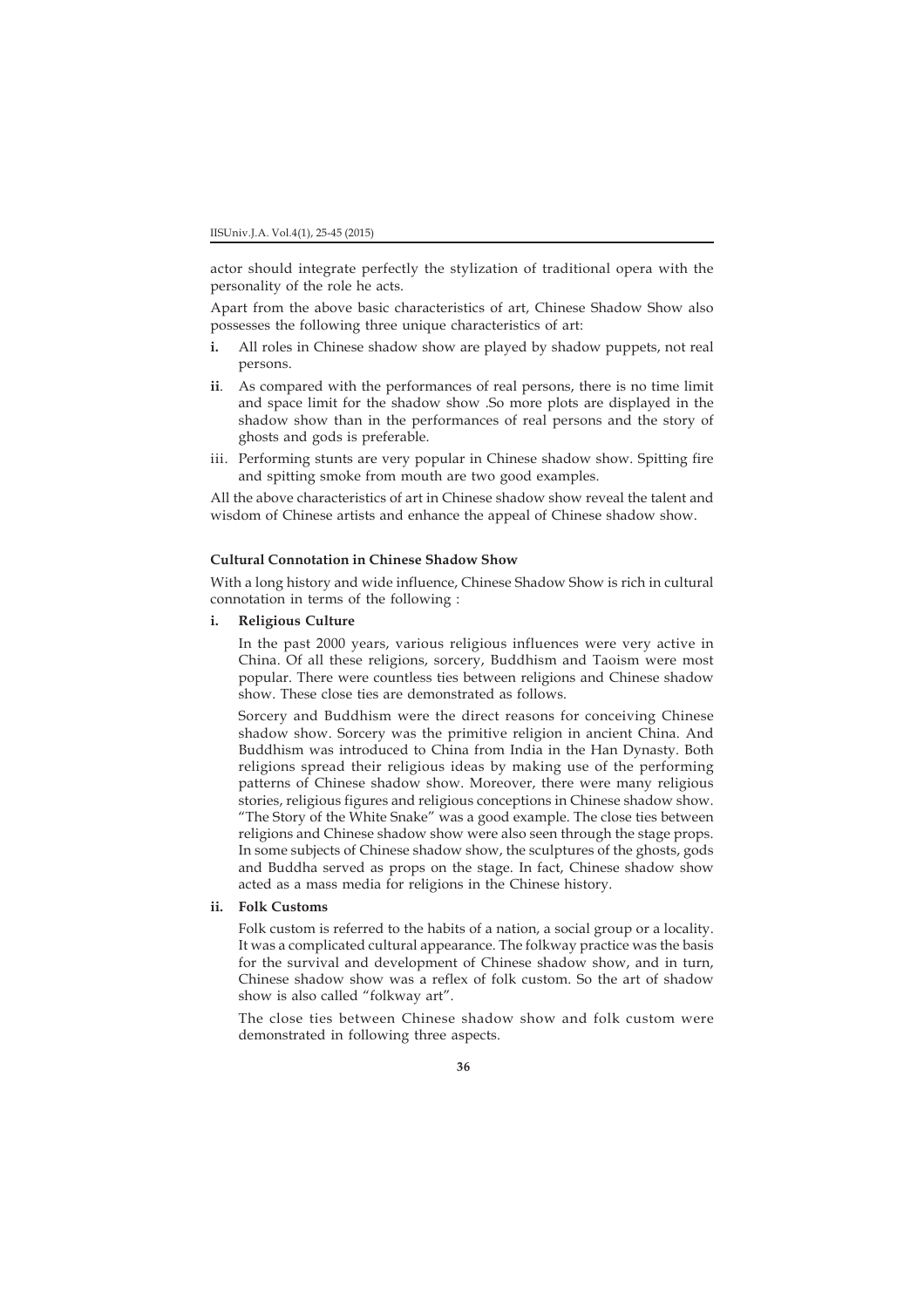First, the performing occasion of Chinese shadow show was related to folkway practices.

In China's rural area , shadow show was put on constantly whenever there were festivals ,weddings ,funerals ,birthdays , harvests ,temple fairs , etc.

Furthermore, the performing ceremony of Chinese shadow show was related to folkway custom.

The head and all the actors of a theatrical troupe used to offer libation before performance. Offering libation, in essence, was a variety of offering sacrifices to the gods. And offering sacrifices to the gods was an expression of folkway practice.

In some cases, the spectators let out firecrackers in the course of performing to voice their thanks to the respected and beloved theatrical troupes and actors. This was another expression of folkway practice.

Some taboos and commandments further revealed the close ties between Chinese shadow show and folk customs. For example, putting shadow puppets on the ground was prohibited. Storing shadow puppets face to face was prohibited.

From above descriptions you can fully understand that Chinese shadow show was a carrier and an inseparable part of the both religious culture and folk custom.

#### **Aesthetic Features**

Beauty is divided into natural beauty, social beauty and artistic beauty by the European classical philosophers. Being an ancient folk art, Chinese Shadow Show possesses the undermentioned characteristics of artistic beauty in traditional Chinese opera:

#### **i. Comprehensive beauty**

The artistic beauty in Chinese shadow show covers the beauty of various artistic forms including carving, music, painting, dance, poetry, etc. Moreover, the aesthetic form in Chinese shadow show is also contained in the shapes and movements of the four performing patterns: speaking, singing,acting and acrobat fighting.

## **ii. Impressionistic beauty**

The European artists stress expressing reality and the Chinese artists stress expressing impression. For instance, while drawing a landscape picture, an European painter makes every effort to achieve his objective that the colors and shapes of the landscape on the painting board are exactly the same as that in nature. But a Chinese painter strives to master the spirit of the landscape he is drawing. In his picture, lotus is dyed black and fish is swimming without water...

Impressionistic beauty is the core of aesthetic conception in traditional Chinese opera. Immanuel Kant (1724—1804AD.), a German classical philosopher wrote in his book *Critique of Judgment*,"Aesthetical art is a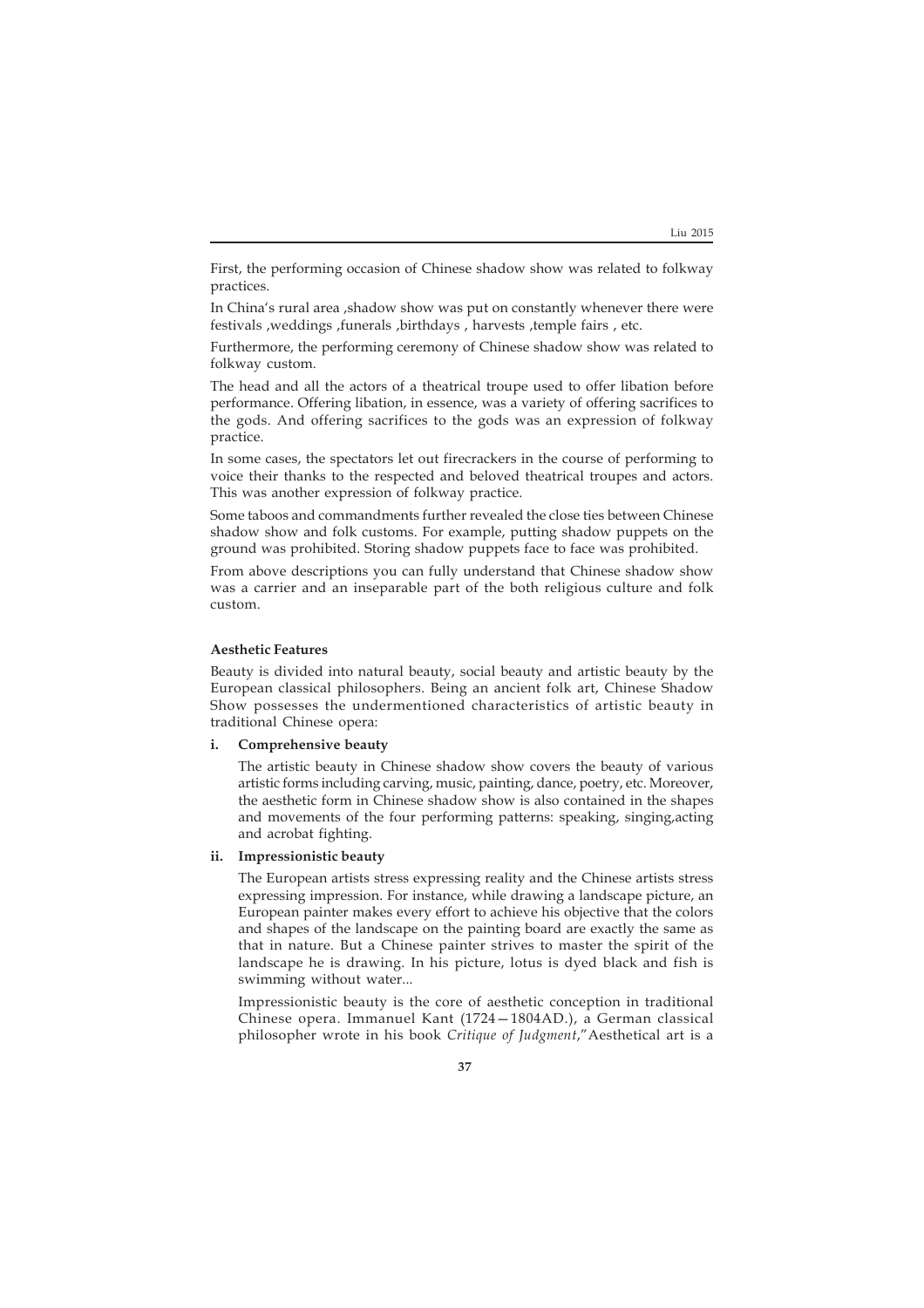mood."(Kant 151.)This mood, as it is, is fully displayed in Chinese shadow show .First, the impressionistic beauty is displayed in the flexible time and space of the performing stage. For example ,in the highlight of "Li Yangui Selling Water "from the complete series *Firing Horse*, the audience learnt from the words that Li Yangui ,the son of a feudal official, making an excuse of selling water, walked into the Huang's back garden and secretly dated his girl friend Huang Guiying, an official`s daughter. But from the stage, the audience could not see the door and wall of the garden, let alone the trees and flowers. The length of time for the dating was also very dim. However, the impressionistic beauty in this highlight touched deeply a large number audience in heart.

Furthermore, the impressionistic beauty is also displayed in the plots of Chinese shadow show .The scripts of Chinese shadow show were written by literates. These intellectuals were well-educated, far-sighted and ambitious. But their social position was very low. So they wrote scripts to reveal their sentiments and express the aspiration.

Ludwig A.Feuerbach (1804-1872), a German classical philosopher, wrote in his book *Selected Philosophical Works of Feuerbach*, "Aesthetical feeling is the premise for artists". (Feuerbach 55.) The impressionistic beauty in the plots of Chinese shadow show is the expression of aesthetic awareness of the script writers.

At last, stylized characters also display the impressionistic beauty in Chinese shadow show.

In real life, the shape of everybody's face is different to each other. There is some difference even between twin brothers and sisters. But in Chinese shadow show, the facial shape of all the shadow puppets for the same role is exactly the same. In other words, the facial shapes of Sheng (male characters),Dan (female characters),Jing(painted face) and Chou(clown) are stylized in all themes.

Stylizing characters is beneficial to highlight the image and morality of the characters and identify the status of the characters by audience. It is an expression of the aesthetical awareness of the shadow puppet artists.

The impressionistic beauty in Chinese shadow show originated from China's Confucianism.

Confucianism was the doctrine in running the country in China. In philosophy, this doctrine leads people to give priority to subject. And in traditional opera, this doctrine was expressed as impressionistic beauty.

The aesthetical characteristics in Chinese shadow show have fully reflected the aesthetic values and standard of the Chinese people.

# **From the Traditional to the Modern**

With the development of new technology and the advancement of modernization in China, great changes have taken place in Chinese shadow show in the past 30 years. These changes are symbolized as follows: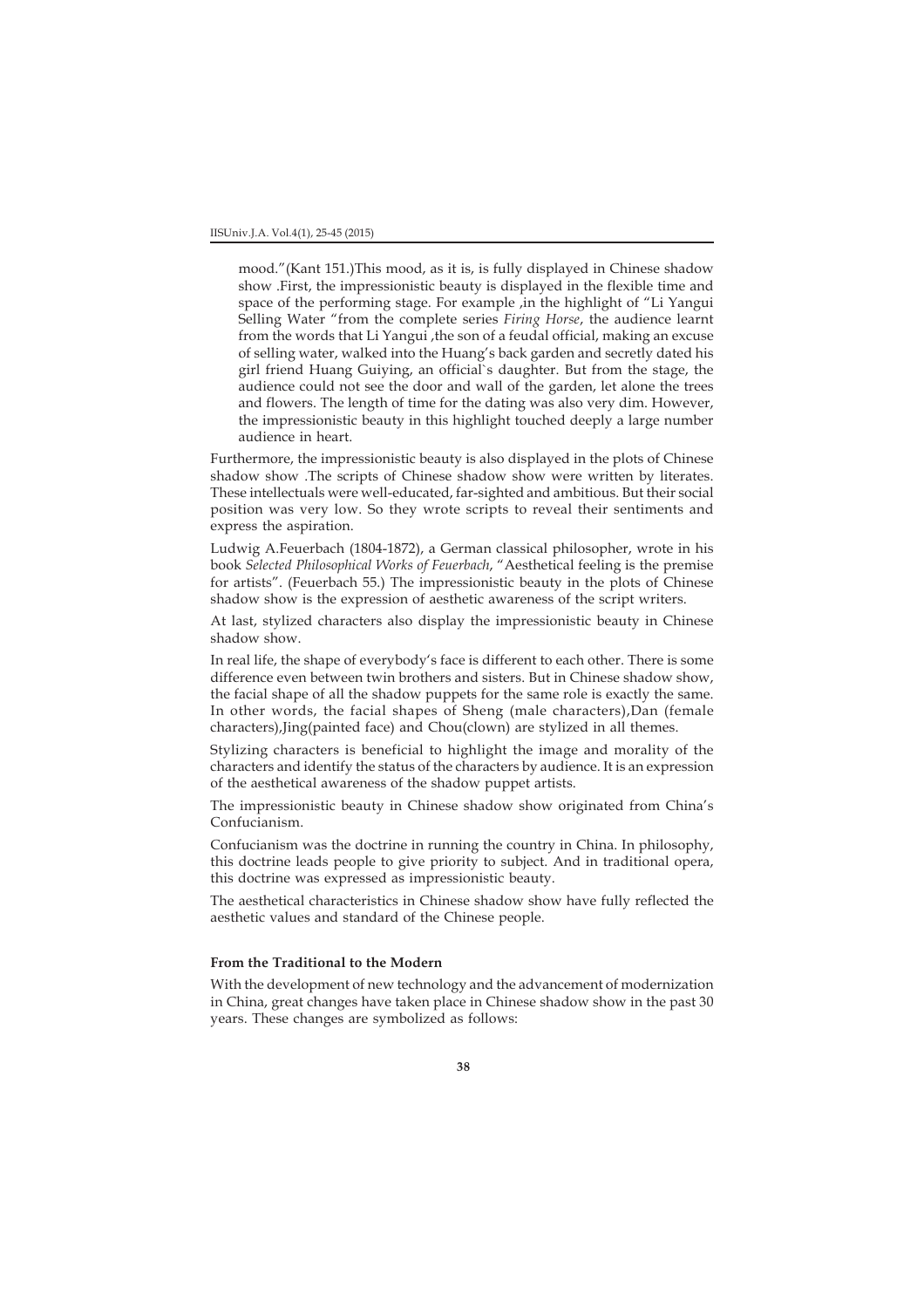# **i. Shadow Puppets**

The materials for processing puppets are changed. Traditional puppets were made from paper, sheepskin, donkey-skin and cowhide. Modern puppets are made from celluloid board. The size of the puppets is changed. Traditional puppets were comparatively small. The regular size was from 30 cm to 70 cm in height. Modern puppets are comparatively big. The biggest one is 150 cm in height. The carving tools are changed. Traditional puppets were cut by hand with various knives .Modern puppets are cut by carving machines. The use of puppets is changed. Traditional puppets served as props in shadow show performing .Modern puppets, in most cases, are applied to tourist handicrafts.

## **ii. Themes**

Traditional show mainly covered historical story ,romantic story ,religious story and story of ghosts and gods .Now most of these outdated plays have been replaced by modern subject plays like "*White-haired Girl* ","*Three Monks*"£¬ "*Panda Mimi*", "*The Little Match Girl*", "*Turtle & Crane* ", "*A Wolf Child*", "*Chang`e Flew to the Moon*" ,etc. Modern subject shows reflect new life and meet the needs of the audience.

#### **iii**. **Stage Light Fittings**

From the ancient to present, the stage light fittings of Chinese shadow show have experienced six historical periods. Different light fittings were applied in different periods: the first period - oil lamp (soya oil, rape oil, sesame oil, etc.); the second period - wax candle; the third period - kerosene lamp; the fourth period - gas lamp; the fifth period - electric lamp and the sixth period - laser lamp. The change in stage light fittings is a symbol of social progression and technical development.

## **iv. Performing Spots**

In the Tang Dynasty, Chinese shadow show was regularly performed in temples. According to historical records, in Chang'an, the capital city of Tang, The Ci'en Temple, Jianfu Temple and Qinglong temple were wellknown for performing shadow show.

In the Song Dynasty, when this show was most flourishing, the spots for performance were shifted to city squares .It was recorded that in Bianliang, capital city of the North Song, there established many "Washe" on city squares .Washe was the place for performing shadow show.

When entering the Ming and Qing Dynasties, shadow show was further popularized .The feelers of this show stretched widely into rural areas. Stages for performing sprang up like mushrooms all over the country.

Nowadays, shadow show is commonly performed in special theatres in cities. Sometimes, theatrical troupes go out and perform in factories, schools and the countryside.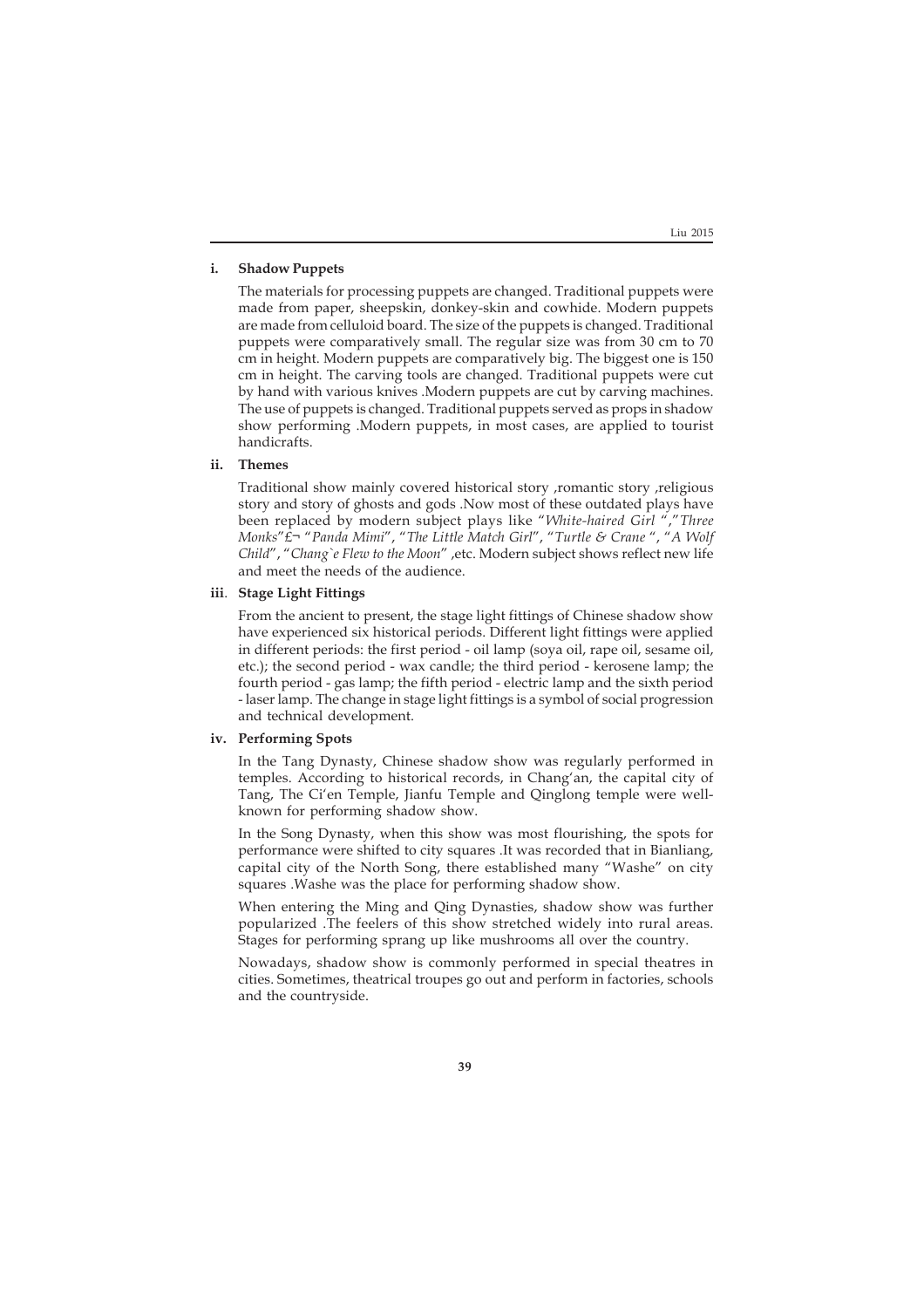## **v. Stage Settings**

Traditional shadow show applied simple and fixed stage settings.These settings lacked vividness. Modern show applies multimedia equipment to create kinetic settings. These new settings serve as a foil for the plots and attract the audience' attention more effectively. For example, by integrating multimedia with fixed settings, technicians create the scenes of blowing, raining, snowing, thundering and flashing to achieve the effect of mixing the spurious with genuine.

#### **vi. Audience Group**

Traditional show was performed in rural areas. The audiences were farmers. Now, aside from farmers, urban residents, workers and students have also joined the audience group.

The above changes fully prove that Chinese shadow show has transformed from traditional to modern in the past thirty years.

Furthermore, these changes have been reported by some Chinese mass medium. The following typical cases I quoted from Chinese newspapers offer solid proofs for such changes:

- **i.** In 2005, Huanxian County of Gansu province added the subject of "Shadow Show Making and Appreciation"to the courses of local primary and middle schools.
- **ii**. In 2006, an aged people dance troupe from Tangshan of Hebei province, combining shadow show movements with dancing, produced and performed the dance "*Pretty Sunset*"and won first award in CCTV Spring Festival Party.
- **iii**. In 2010, directed by tutor Cai Jianping, Jiang Chaobo, Guo Minghao and Sun Ninan, three students of Beijing University Of Technology, designed a set of "Interactive Platform of Digital Shadow Show". They applied computer and digital technology to shadow show  $\pounds$ -simulated traditional show performing techniques and realized interactions between shadow puppets and computer operators. This research fruit will benefit distance performance through internet.
- **iv**. In 2010, Hunan Provincial Puppetry and Shadow Show Art Troupe put on a newly created shadow show *A Wolf Child* in many cities of China and received warm applause from the audience. This show was characterized by the following four modern factors. The subject of this show was modern. The harmonious relations between mankind and animals were praised. 3D and kinetic stage settings were applied to the full. The puppets and the actors performed at the stage simultaneously.
- **v.** From 14 to 18 May 2010, Tangshan Shadow Puppetry Troupe put on 20 shadow shows for World Exposition Shanghai. Their performances were full of innovation and creation. All the eight plays they performed were newly produced or revised with modern themes. The size of puppets was enlarged from traditional 70 cm high to modern 150 cm high. Each puppet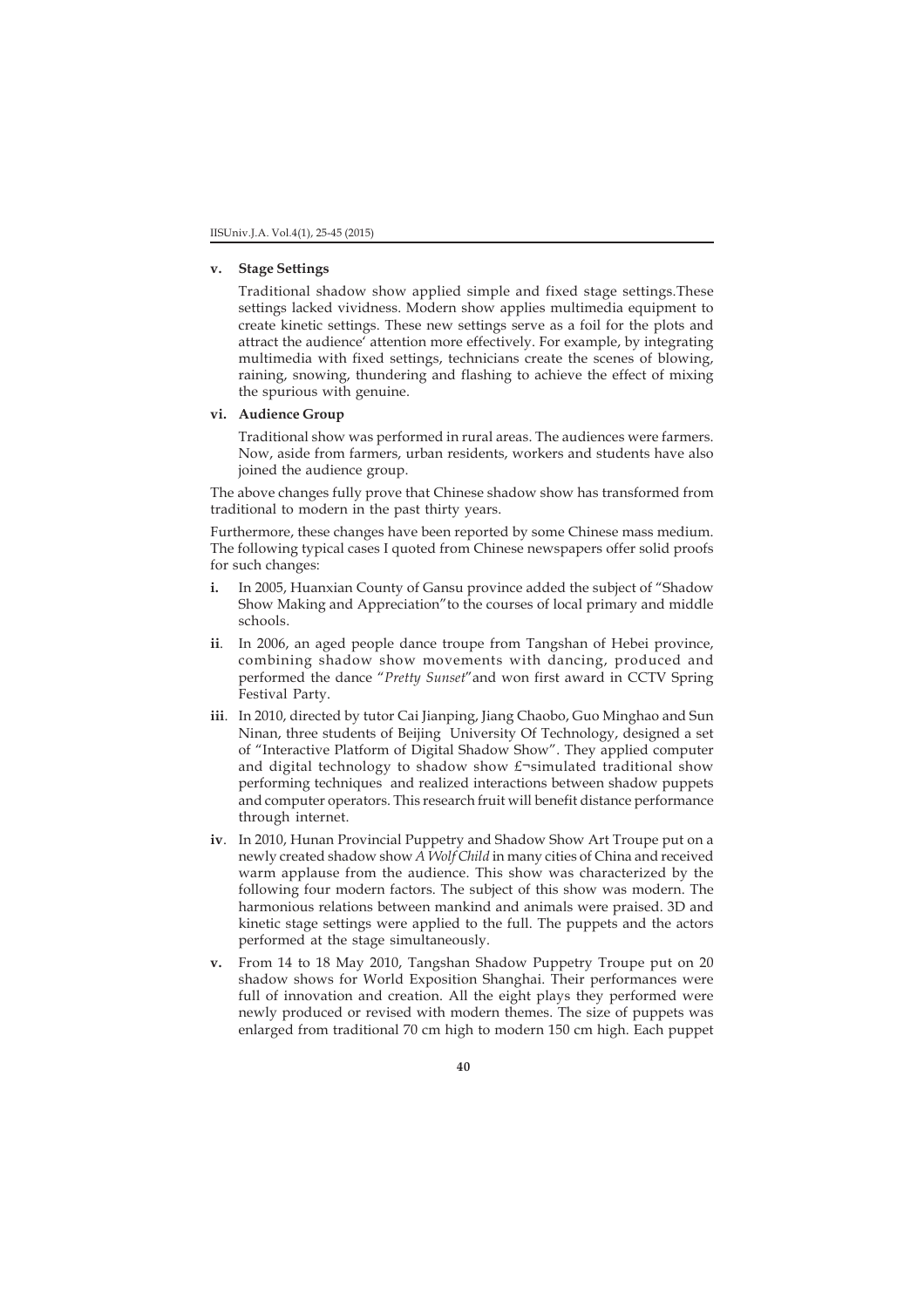was coated with fluorescent powder to increase brightness. Each puppet was made from celluloid board, rather than traditional donkey-skin. The actors and puppets performed at the stage simultaneously. Both stage and curtain were enlarged from traditional 3m wide to modern 6 m wide. The actors' lines were subtitled in English version to let foreigners understand them. A combination of fixed settings with kinetic settings was applied at the stage in performing.

**vi**. In 2011,an Inner Mongolian theatrical troupe, by making use of shadow show performance to publicize birth control, produced some new subject shadow plays like "Erniu`s Marriage","An Idiot Meets His Mate", etc.

Now, I have every reason to believe that a modern shadow show is rising in China.

In the above, I have discussed in practice the modernization of Chinese shadow show. Now I would like to pay more attention to analyzing its modernization in theory. These theoretical key points involve the following three aspects:

#### **i. Necessity of Modernizing Chinese Shadow Show**

There are mainly two reasons why Chinese shadow show should be modernized.

First, the old and decayed contents and rigid performing forms can no longer meet the needs of modern people. This is the internal cause. Traditional shadow show advocated feudal and superstitious concepts of loyalty and filial piety, good and evil, hierarchy, autocracy etc. Kings and princes, generals and ministers, scholars and beauties, ghosts and gods occupied the stage of shadow show for hundreds of years. Modern people need a new shadow show. This show is in a position to reflect existing social life, to express the democratic thinking, the spirit of humanism and the feelings of pleasure, anger, sorrow and joy of modern people. They claim that the image figures representing modern people with a distinct individuality and independent personality dominate the stage of shadow show. Furthermore, the artistic forms including expressing impression, stylization and stereotyped make-up in traditional show departed from the aesthetic awareness of modern people. It is unintelligible if modern people are simply differentiated into four roles of characters of Sheng (male), Dan(female),Jing(painted face)and Chou(clown) in shadow show performance. At last, the unhurried and time-consuming speaking and singing in traditional show does not conform to the speedy life style and thought patterns of modern people.

The shock of Western culture to Chinese shadow show is the external cause for its modernization. It was recorded that the modernization of Chinese show started during Opium War in 1840 when the Qing government opened the boundary to Western countries. The changes of Chinese society stimulated and promoted the transformation of traditional Chinese culture including shadow show. Many scholars and artists made great effort to prepare the ground for modernizing this traditional show. New theatrical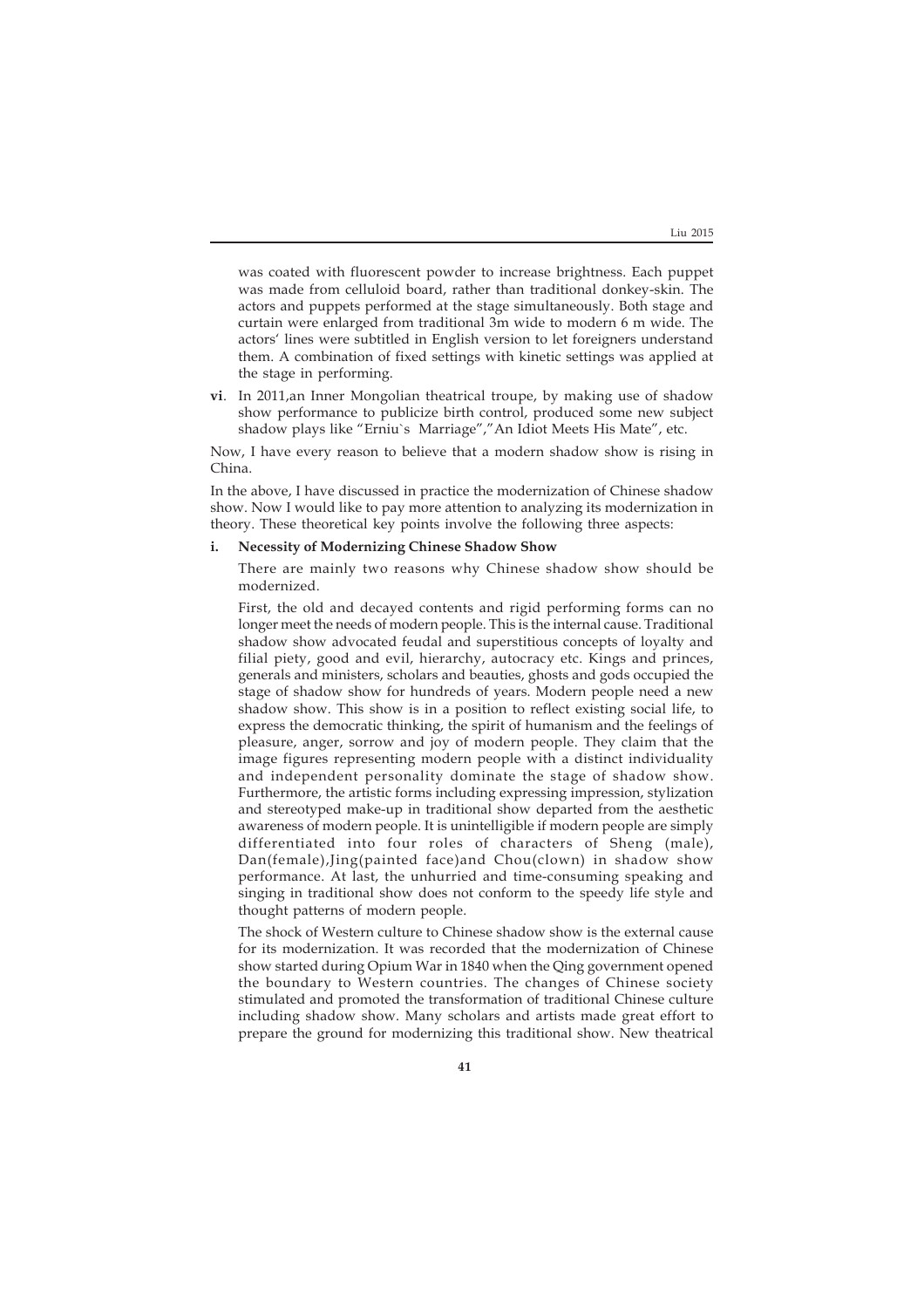values demand that shadow show display new life, new thought, new spirit and new feelings. In the past dozens of years, new technology from Western countries covering television, computer, internet etc. rushed into China like fierce floods. The result is that more and more Chinese people prefer to stay at home watching TV or playing internet. Hollywood movies, Disneyland cartoons and pop music disks become their daily necessities. On the contrary, less and less people go to theatres to watch traditional show. Without spectators, this traditional show will lose its value of existence. Under this circumstance, I believe that modernizing traditional shadow show is a must.

#### **ii**. **Connotation of Modernizing Chinese Shadow Show**

What is modernized shadow show? Modern shadow show, as far as I know, should cover following five contents:

- **a**. Its spirit is modern. That is to say, it must conform to the ideology of modern people including democratic awareness, scientific awareness, enlightenment awareness and etc.
- **b**. Its language system should conform to the thought patterns of modern people. Almost all schools of traditional show applied local dialects. Modern show applies popular language.
- **c**. Its performing forms should conform to the aesthetic conception of modern people.
- **d**. It is a necessity of modern people in their social life. Shadow show is a spiritual culture. It is an inseparable component of spiritual life of modern people.
- **e**. It is part of the world dramatic arts. It is part of the world stage arts .In the course of globalization, Chinese shadow show must demonstrate its artistic value to the world people. And the world people understand and accept this Chinese show.

#### **iii. Avenues of Modernizing Chinese Shadow Show**

While we are exploring the change of Chinese shadow show from traditional to modern, we should focus our eyes on its noumenon, its forms of expression and the relations between the audience and the shadow show.

In order to modernize this traditional show, Chinese scholars, artists and troupes have carried out long-term exploration and accumulated rich experiences. On the basis of theory and practice, they put forward the following six channels:

# **a**. **To write new scripts and revise classical scripts**

Script is the foundation of shadow show performance. All the decadent scripts should be discarded for they are divorced from existing social life of modern people. New scripts should discover the conflicts and contradictions related to modern people and represent their voice. The classical scripts must be revised so as to conform to modern theatrical value.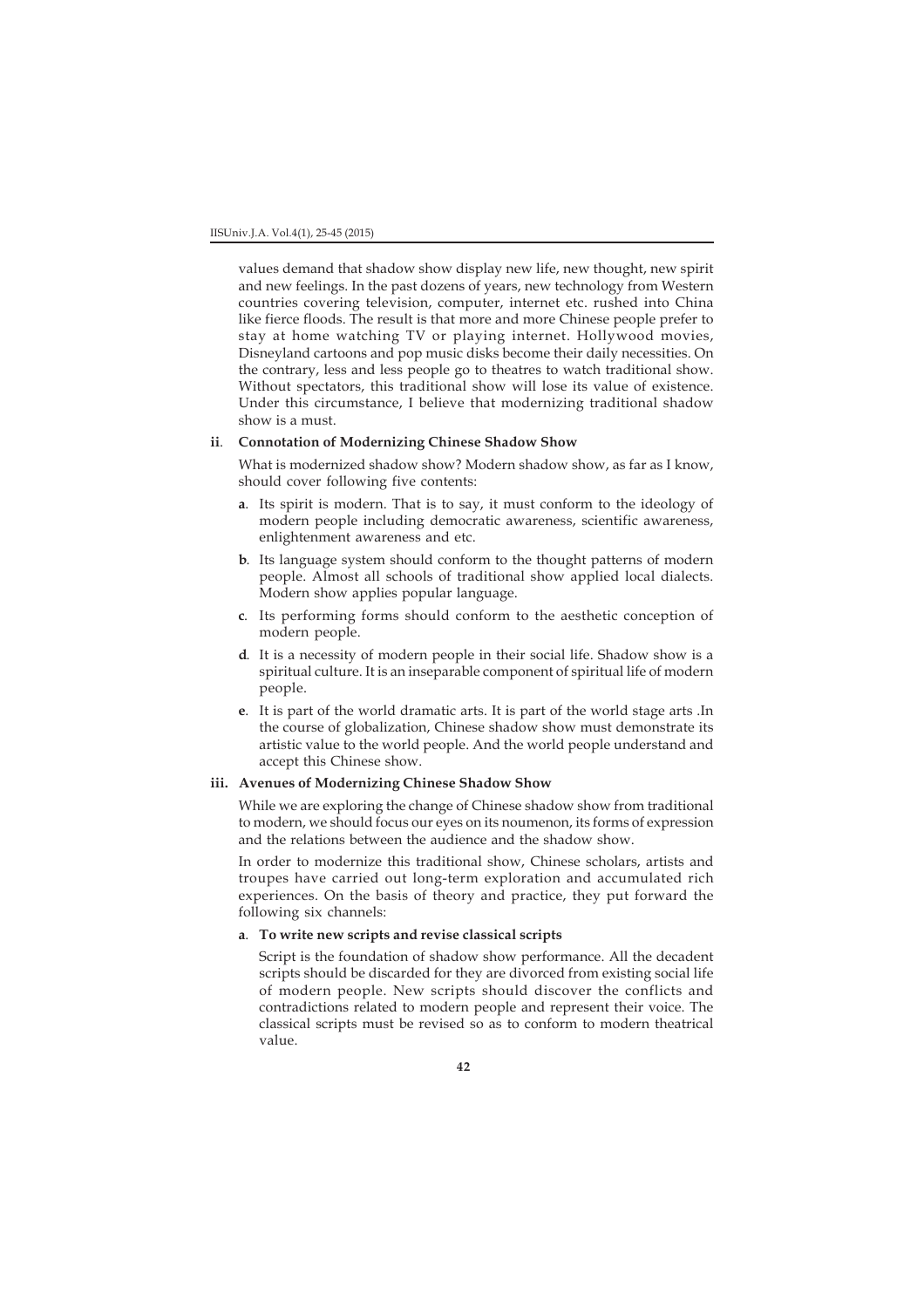#### **b**. **To transform old performing forms and create new ones**

The performing forms can never be separated from the contents of shadow show. The performing forms are external and intuitive. Spectators feel shadow show from performing forms earlier than from the contents. Traditional performing forms are divorced from the requirements of modern people for entertainment and aesthetical conception. So it is imperative to reform the old and create the new.

## **c**. **To establish commercial theatres in big cities**

China is now on the way to urbanization. Establishing theatres in big cities will conform to the development of modern society. Traditional show was closely tied up with religious culture and folkways in the past. It served as mass media in religious, feudal and superstitious activities. Against the background of urbanization, the independence of shadow show will be enhanced. Commercial theatres will attract more spectators from urban residents.

Since nineties of the twentieth century, China has quickened its pace of modernization and urbanization with the rapid development of its economy. All the traditional dramas including shadow show have removed towards cities from the countryside. Central cities and metropolises have already turned into foundations for shadow show. Cities are in a position to decide the future and destiny of shadow show.

# **d. To portray the personal image of Shadow Show artists**

In the old days, artists created and performed shadow show on purpose to make a living and support their families. In the course of modernization, their social status should be heightened. They are encouraged to create and perform masterpieces of shadow show, and train successors. At the time when these artists take shadow show creation and performance as their lifelong ideal and goal, the artistic value of Chinese shadow show will be achieved. Moreover, fostering a good image of the shadow show artists will benefit to enhance the approval and respect for them by the whole society and build close relations between the broad audience and the shadow show.

#### **e**. **To apply modern technology to the Shadow Show stage**

The stage effect is realized through performance. The stage of traditional show was simple and crude. So it was very hard to infect spectators. With the development of modern technology, applying multi media, and computer to shadow show stage will produce great artistic appeal. Moreover, internet will bring shadow show art to faraway places and realize long distance performance.

#### **f**. **To highlight the function of entertainment**

In the age of commercialization, people spend money to watch shadow show in theatres with a purpose of entertainment. Chinese shadow show is no longer a tool for feudal etiquette and custom. So, it is imperative to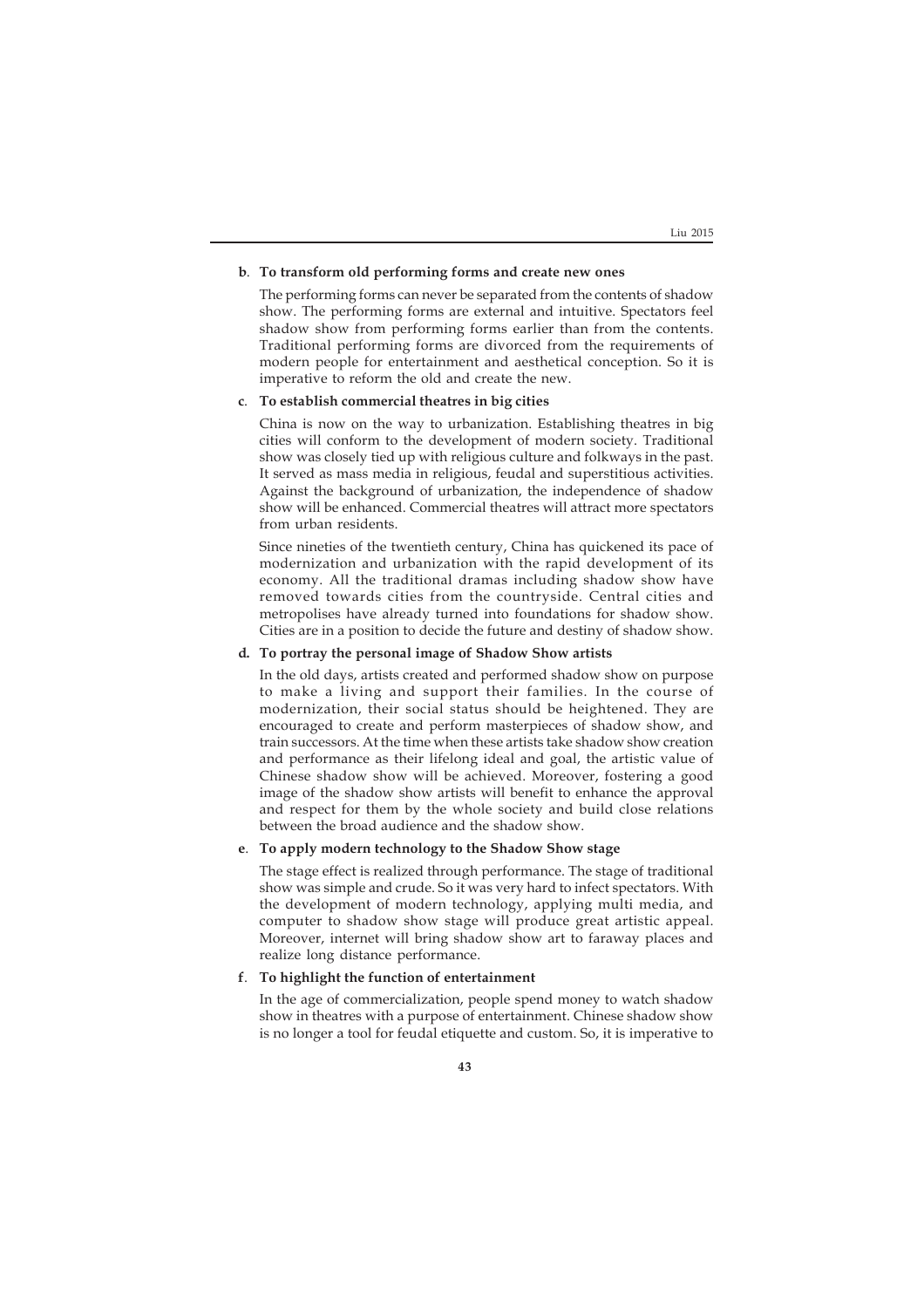give prominence to its function of entertainment. Stressing the function of entertainment will help attract more audience and melt the shadow show into the modern society.

#### **g**. **To take the Chinese Shadow Show across countries**

Globalization has brought China more closely to the world. Chinese shadow show must go abroad. Now many people are learning Chinese language and culture. Some of them even go to China personally to learn shadow puppet carving and performing. Chinese shadow show should present its artistic charm at the world stage.

With the progress of global economic integration, the culture and ideology of the strong nations ceaselessly shock that of the comparatively weak nations. National culture and regional culture are falling into the circumstances of being obscured and dispelled. It is unwise to protect national culture and regional culture in the forms of enclosing land or remaining aloof from the world. On the contrary, we should take an open approach to communicate and interact with the civilization of various sources, and search for a more extensive developing space on the basis of the entire global platform.

#### **Conclusion**

Chinese shadow show is famous for its long history, far-reaching influence and fantastic shape and performance. Many historical documents prove that Chinese shadow show originated from China's native land. This is a common understanding obtained by most Chinese and Western scholars. When we are looking for the reasons why this show spread so far and wide and received applause so warmly throughout the country, we can easily find that all this resulted from its cultural connotation, social function, artistic and aesthetic features, as I analyzed above.

The world is changing. So is China, and together with Chinese shadow show. This change, in essence, involves inheritance and creation. A new and modern shadow show is on the way to replace the traditional one in China. This change, I make sure, will bring to the audience a more splendid and fascinating shadow show and in the near future. Let us expect its arrival.

## **References**

Ban, Gu. *Annals of Han.* Vol.2. Xi'an: Sanqin Publishing House, 2004. 1764. Print.

- Chen, Fan. *Shadow Theatres of the World*. Vol. 62. Nagoya: Asian Folklore Studies, 2003. 25-64. Print.
- Feuerbach, Ludwig. *Selected Philosophical Works of Feuerbach*. First Volume. Shanghai: San Lian Publishing House, 1959. 55. Print
- Gao, Cheng. *Four Bibliography Categories*. Volume 920. Beijing: The Chinese Publishing House, 1999. 256. Print.